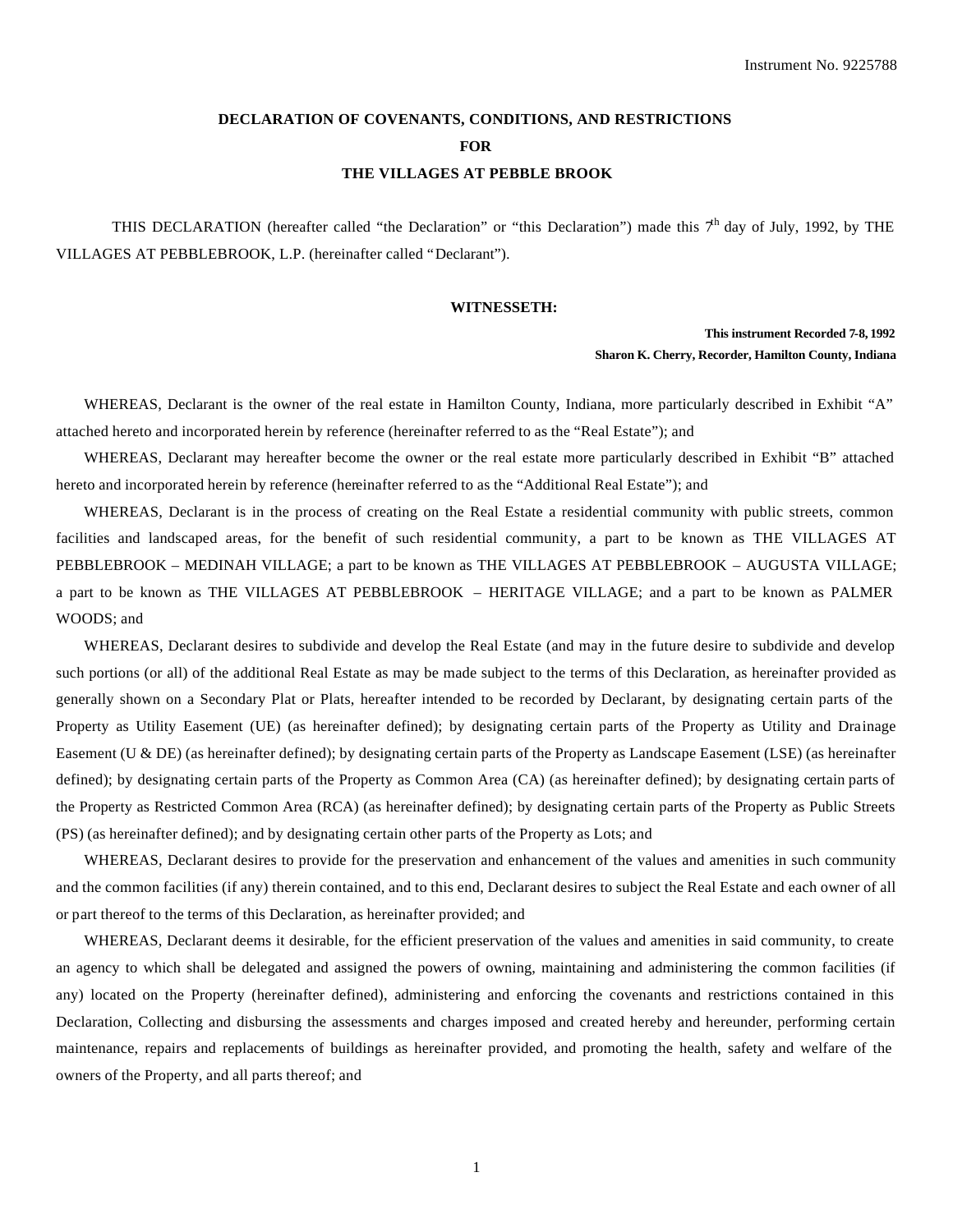WHEREAS, Declarant has caused, or will cause, to be incorporated under the laws of the State of Indiana a not-for-profit corporation under the name "The Villages of Pebblebrook Homeowners Association, Inc.", or a similar name, as such agency for the purpose of exercising such functions;

NOW, THEREFORE, Declarant hereby declares that the Property is and shall be held, transferred, sold, conveyed, hypothecated, encumbered, leased, rented, used, improved and occupied subject to the provisions, agreements, conditions, covenants, restrictions, easements, assessments, charges and liens hereinafter set forth, all of which are declared to be in furtherance of a plan for preservation and enhancement of the Property, and are established and agreed upon for the purpose of enhancing and protecting the value, desirability and attractiveness of the Property as a whole and of each of the Lots situated therein, title or interest in the Property, their heirs, successors and assigns.

### **ARTICLE I**

#### **DEFINITIONS**

**Section 1.** The following words, when used in this Declaration or any supplemental declaration (unless the context shall prohibit, shall have the following meanings:

- A. "Applicable Date" shall mean the "Applicable Date" as defined and determined in accordance with Section 3.B of Article III hereof.
- B. "Association" shall mean The Villages at Pebblebrook Homeowners Association, Inc., an Indiana not-for-profit corporation which Declarant has caused, or will cause, to be incorporated under said name or a similar name, its successors and assigns.
- C. "Board" or "Board of Directors" shall mean the board of directors of the Association.
- D. "Common Area" shall mean (i) those portions, if any, of the Property shown upon any recorded subdivision plat of the Property, or any part thereof (including the Initial Plat), which are not Lots (reserving, however, unto Declarant the right to re-plat any of such areas as part of one (1) or more Lots, other than portions thereof (such as streets) which are dedicated to the public, whether such plat is heretofore or hereafter recorded, including all improvements and structures constructed or to be constructed thereon, and (ii) such portions of the Property (if any) as are hereafter declared to be "Common Area" by an instrument executed and recorded by Declarant, whether or not such areas comprise part of all of a lot or lots shown upon any recorded subdivision plat of the Property.
- E. "Declarant" shall mean The Villages At Pebblebrook, L. P. and any successors and assigns of who it designates in one or more written recorded instruments to have the right of Declarant hereunder, including, but not limited to, any mortgage acquiring title to any portion of the Property pursuant to the exercise of rights under, or foreclosure of (or by acceptance of a deed in lieu of foreclosure of), a mortgage executed by Declarant; provided, however, that any such mortgagee so acquiring title by virtue of foreclosure against (or acceptance of a deed in lieu of foreclosure from) the Declarant shall not be deemed to have assumed any prior obligations of liabilities of the Declarant hereunder.
- F. "Initial Plat" shall mean the subdivision plat(s) of the Real Estate.
- G. "Restricted Common Area", if such term is used herein, in any supplement hereto or in any subdivision plat, shall mean such portions of the Common Area as to which the use thereof is limited or restricted in accordance with the terms hereof, or any supplement hereto, or any subdivision plat of the Property to the Owner or Owners of one or more but less than all of the Lots, and which are clearly designed and intended for use by the Owner or Owners of one or more but less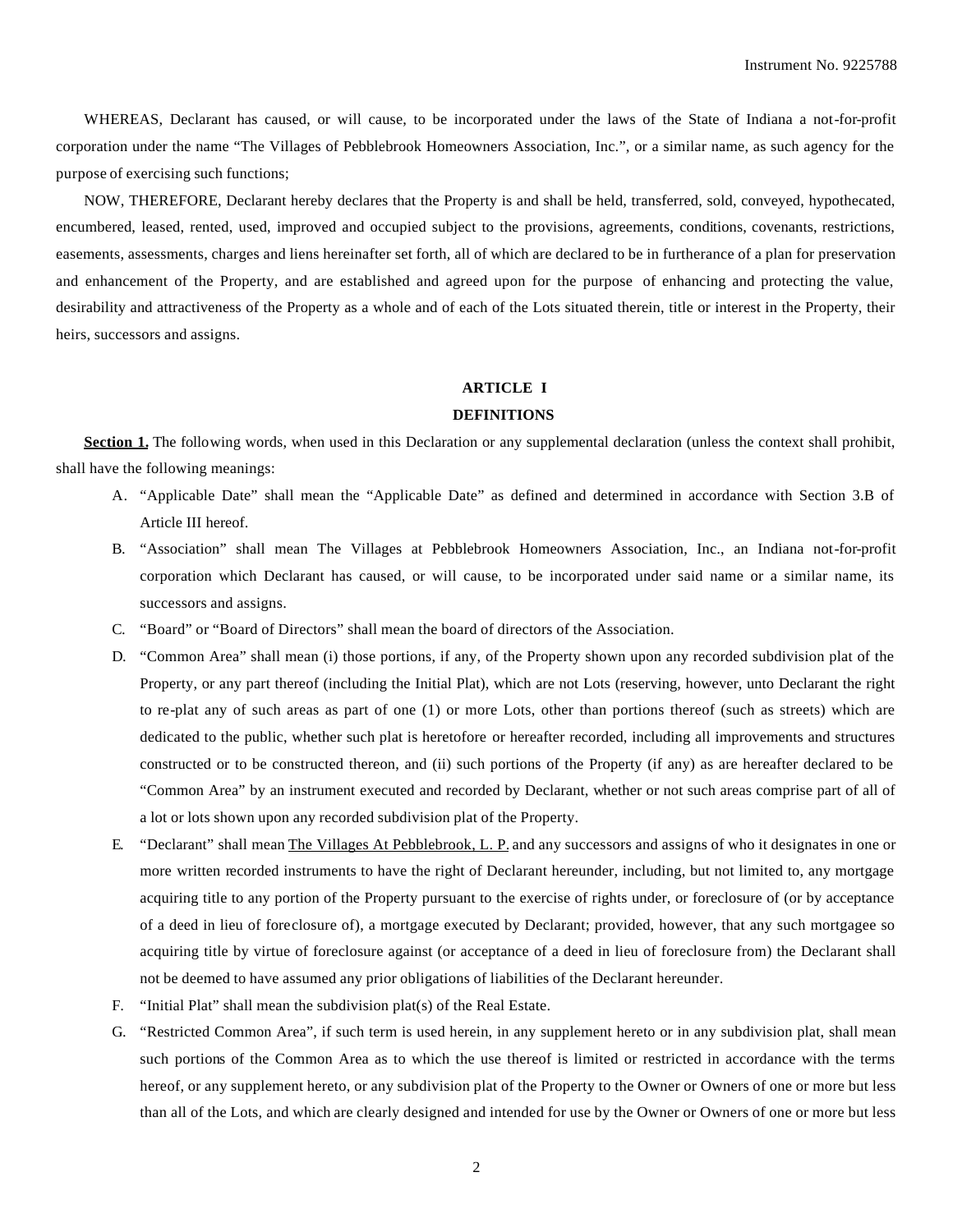than all of the Lots, and which are appurtenant to one or more but less than all of the Lots and which are not necessary for the beneficial use and enjoyment of all of the Lots.

- H. "Living Unit" shall mean a residential housing unit designed or intended for use as living quarters for one family or housekeeping unit. For the purpose of determining membership in the Association, each Living Unit as initially constructed on a Lot by Declarant or others shall be considered as a separate and individual unit.
- I. "Lot" shall mean and refer to any and each plot of land included in the Property (with the exception of Common Area) designed and intended for use as a building site for a Living Unit, and identified as a lot on any recorded subdivision plat of the Property or any part thereof (including the Initial Plat).
- J. "Member" shall mean any person or entity holding membership in the Association as provided in Article III hereof.
- K. "Mortgage" shall mean any mortgage or other security instrument by which a Lot or any part thereof or any structure thereon is encumbered.
- L. "Mortgagee" shall mean any person or entity named as the Mortgagee under any such Mortgage or any successors or assigns to the interest of such person or entity under such Mortgage prior to acquisition of the fee simple title to the property encumbered by such Mortgage.
- M. "Real Estate" shall mean the parcel or parcels of real estate in Hamilton County, Indiana, described in Exhib it "A" attached to and incorporated in this Declaration.
- N. "Owner" shall mean the record owner, whether one or more persons or entities, of the fee simple title to any Lot which is a part of the Property, including contract sellers, but excluding those having such interest merely as security for the performance of an obligation.
- O. "Person", whether appearing in upper case or lower case form, shall mean an individual, firm, corporation, partnership, association, trust, or other legal entity, or any combination thereof.
- P. "Property" shall mean and refer to the Real Estate together with such portions of the Additional Real Estate as has from time to time been subjected to and at any subject to this Declaration.
- Q. The parts of the Property designated on any Plat(s) as Utility Easement; Utility and Drainage Easement; Landscape Easement; Drainage Easement; and Public Streets are reserved for those purposes and those described in the covenants and restrictions recorded in conjunction with any Plat(s).

**Section 2.** Other terms and words defined elsewhere in this Declaration shall have the meanings herein attributed to them.

### **ARTICLE II**

## **PROPERTY SUBJECT TO THIS DECLARATION**

**Section 1. Declaration.** Declarant hereby expressly declares that the Property shall be held, transferred, sold, conveyed and occupied subject to all the terms, covenants, conditions, restrictions, and provisions of this Declaration. As of the date of execution of this Declaration, the Property consists solely of the Real Estate. The owner of any Lot at any time subject to this Declaration, by (i) acceptance of a deed conveying title thereto, or the execution of a contract for the purchase thereof, whether from Declarant or a subsequent Owner of such Lot, or (ii) by the act of occupancy of any Lot, shall accept such deed, execute such contract and undertake such occupancy subject to all of the terms, covenants, conditions, restrictions and provisions of this Declaration. By acceptance of such deed, execution of such contract or undertaking such occupancy, each Owner acknowledges the rights and powers of Declarant and of the Association with respect to or under this Declaration, and, for himself, his heirs, personal representatives, successors and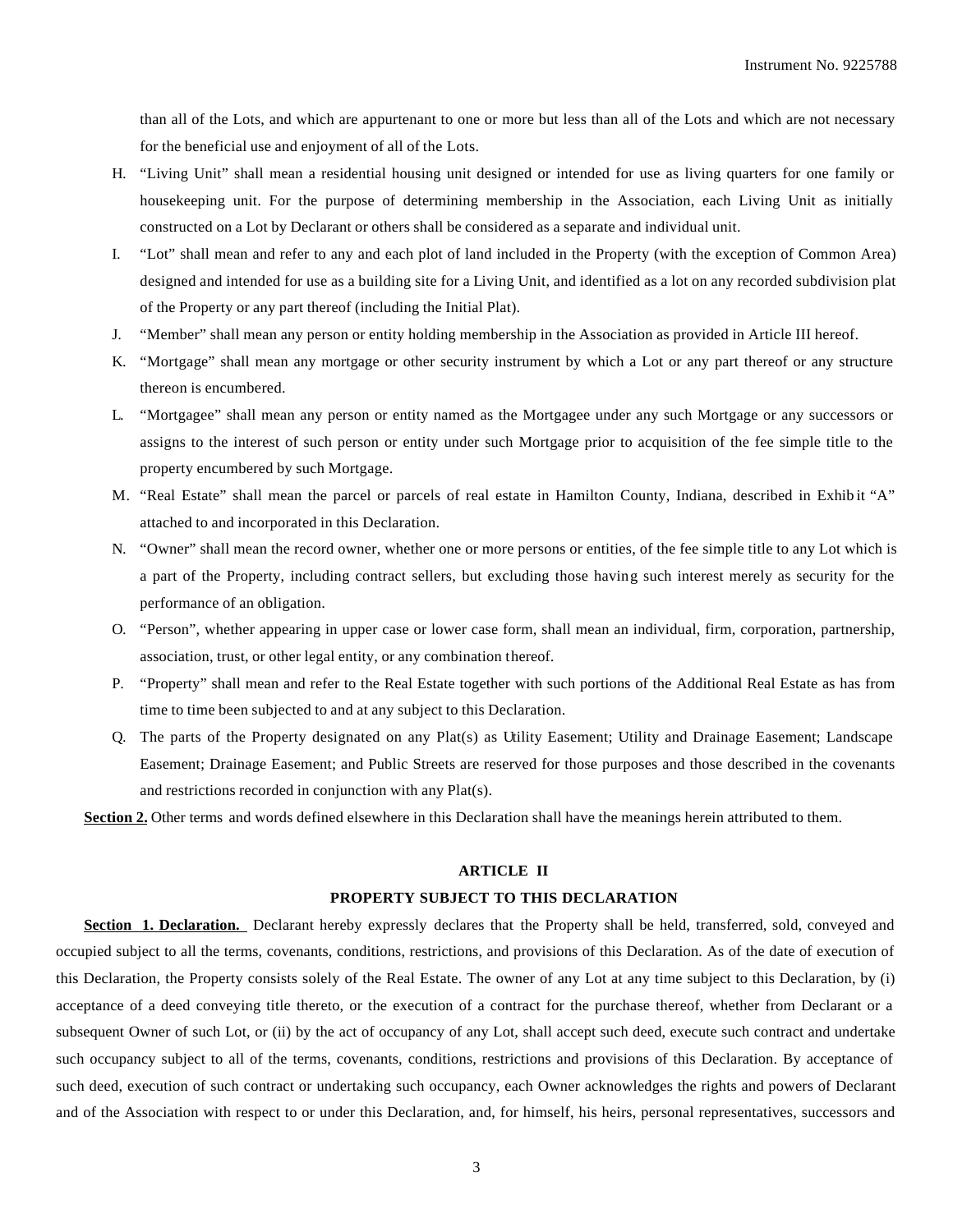assigns, covenants, agrees and consents to and with Declarant, the Association, and the Owners and subsequent Owners of each of the Lots affected by this Declaration, to keep, observe, perform and comply with the terms and provisions of this Declaration.

**Section 2. Declarant's Right of Expansion**. Declarant shall have, and hereby reserves the right, at any time, and from time to time, on or before the Applicable Date to add to the Property and subject to this Declaration all or any part of the Additional Real Estate. Any portion of the Additional Real Estate shall be added to the Property, and therefore and thereby becomes a part of the Property and subject in all respects to this Declaration, when Declarant places of record in Hamilton County, Indiana, an instrument so declaring the same to be a part of the Property, which declaration may be made as part of a subdivision plat of any portion of the Additional Real Estate, or by an amendment or supplement to this Declaration. Upon the recording of any such instrument on or before the Applicable Date, the real estate described therein shall, for all purposes, thereafter be deemed a part of the Property and the Owners of any Lots within such real estate shall be deemed for all purposes to have and be subject to all the rights, duties, privileges and obligations of Owners of Lots within the Property. No single exercise of Declarant's right and option to add to and expand the Property, as described in this Section 2, as to any part or parts of the Additional Real Estate shall preclude Declarant from thereafter from time to time further expanding and adding to the Property to include other portions of the Additional Real Estate, and such right and option of expansion may be exercised by Declarant from time to time as to all or any portions of the Additional Real Estate so long as such expansion is accomplished on or before the Applicable Date. Such expansion of the Property is entirely at the discretion of Declarant and nothing contained in this Declaration or otherwise shall require Declarant to expand the Property beyond the real Estate, or any other portions of the Additional Real Estate which Declarant may voluntarily and in its sole discretion from time to time subject to this declaration.

# **ARTICLE III**

### **MEMBERSHIP AND VOTING RIGHTS IN ASSOCIATION**

**Section 1. Membership**. Every Owner of a Lot, except as herein provided to the contrary, shall be entitled and required to be a member of the Association. If title to a Lot is held by more than one person, each of such persons shall be a member. An Owner of more than one Lot shall be entitled to, and there shall be required, one membership for each such Lot. Each such membership shall be appurtenant to the Lot upon which it is based and shall transfer automatically be voluntary or involuntary conveyance of the title of that Lot. Except as herein otherwise expressly provided, no person or entity other than an Owner of Declarant may be a member of the Association, and a membership in the Association may not be transferred except in connection with the transfer of title to a Lot.

**Section 2. Transfer**. A membership in the Association shall not be transferred, pledged or alienated in any way, except upon the transfer of the record title of a Lot and then only to such transferee, by assignment, intestate succession, testamentary disposition, foreclosure of mortgage of record or other legal process. It shall be the responsibility of each Owner, upon becoming entitled to membership, to so notify the Association in writing, and until so notified, the Association may continue to carry the name of the former Owner as a member, in its sole discretion. Any attempt to make a prohibited transfer is void and will not be reflected upon the books and records of the association. In the event the Owner of any Lot should fail or refuse to transfer the membership registered in his name to the transferee of title of such Lot, the Association may issue a new membership to the transferee, and thereupon the old membership outstanding in the name of the transferor shall be null and void as though the same had been surrendered.

**Section 3. Voting**. The Association shall have two (2) classes of voting membership, as follows:

A. Class A. Class A members shall be all Owners of Lots, with the exception of the Declarant prior to termination of Class B membership, and shall be entitled to one (1) vote of members upon which the Class A members are entitled to vote.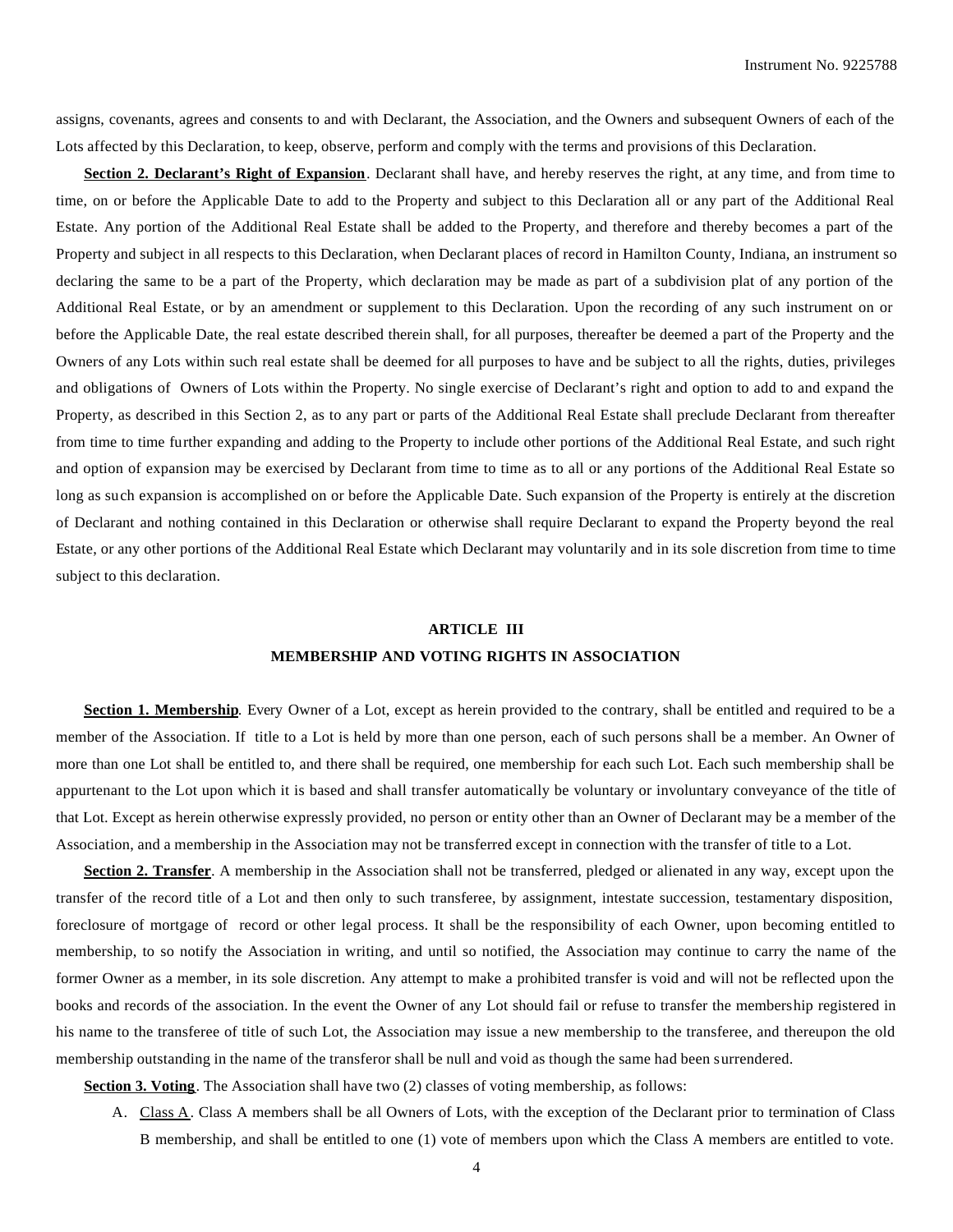When more than one person holds title to any Lot, all such persons shall be members. The vote for such Lot shall be exercised as they among themselves determine, but in no event shall more than one (1) vote be cast with respect to any one Lot. There can be no split vote. Prior to or at the time of any meeting at which a vote is to be taken, each co-Owner or other person entitled to a vote at such meeting shall file with the Secretary of the Association the name of the voting co-Owner or other person entitled to a vote at such meeting, unless such co-Owner or other persons have filed a general voting authority with the Secretary applicable to all votes until rescinded.

B. Class B. Class B members shall be the Declarant and all successors and assigns of the Declarant designated by the Declarant as Class B members in a written notice mailed or delivered to the resident agent of the Association. Each Class B member shall be entitled, on all matters requiring a vote of the membership of the Association, to five (5) votes for each Lot owned by them or it and five (5) votes for each single numbered parcel of land shown upon and identified as a Lot on any recorded plat of the Real Estate or the Additional Real Estate. The Class B membership shall cease and terminate upon the first to occur of (a) the date upon which the written resignation of both of the Class B members as such is delivered to the resident agent of the Association; (b) one hundred twenty (120) days after ninety-five percent (95%) of the Lots in the Property have been conveyed to Owners other than Declarant; (c) six (6) years after the date of recording of the first conveyance of a Lot to an Owner other than Declarant; provided, however, that in the event any portion of the Additional Real Estate is added to the Property by Declarant pursuant to its right and option to expand the Property as hereinabove reserved, then the time period provided in this subsection (c) shall be eight (8) years after the date of recording of such first conveyance, rather than six (6) years; or (d) ten (10) years from the date of this Declaration (the applicable date being herein referred to as the "Applicable Date").

Declarant shall each be entitled to one (1) Class A membership for each Lot of which it is the Owner on or after the termination of the Class B membership.

**Section 4. Suspension of Voting Rights**. In the event any Owner shall be in arrears in the payment of any amount due under any of the provisions of this Declaration for a period of thirty (30) days, or shall be in default in the performance of any of the terms of this Declaration for a period of thirty (30) days, such Owner's right to vote as a member of the Association shall be suspended and shall remain suspended until all payments are brought current and all defaults remedied.

**Section 5. Board of Directors**. Following the Applicable Date, the Owners shall elect a Board of Directors of the Association as prescribed by the Association's Articles and By-Laws. The Board of Directors shall mange the affairs of the Association. Until the Applicable Date, the Board shall consist of three (3) persons designated by Declarant, as long as it shall own one or more lots.

# **ARTICLE IV PROPERTY RIGHTS**

#### **Section 1. General Provisions**.

- A. All easements described in this Declaration are permanent easements appurtenant, running with the land. They shall at all times inure to the benefit of and be binding on the Owner and the Mortgagee from time to time of any Lots and the owner and mortgages, if any, from time to time of the Common Area, and their respective heirs, successors, personal representatives or assigns.
- B. The covenants and restrictions contained in this Declaration shall run with and bind the land and shall inure to the benefit of and be enforceable by the Declarant, the Association or the Owner of any Lot subject to this Declaration, their respective personal representatives, heirs, successors and assigns, for an initial term commencing on the date this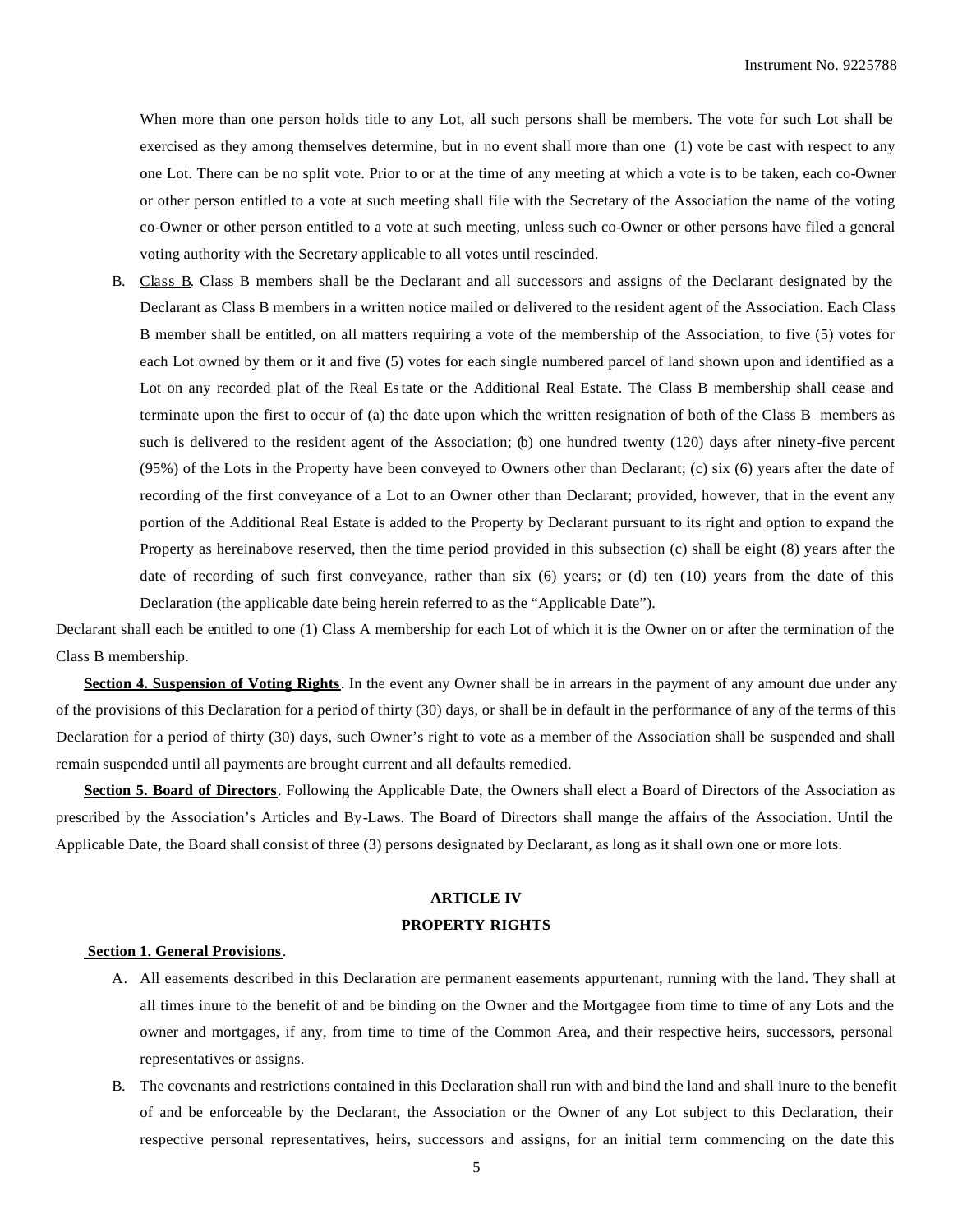Declaration is recorded and ending January 1, 2012, after which time the covenants and restrictions shall be automatically renewed for successive periods of ten (10) years each, as the same may be amended or modified as herein permitted and provided.

**Section 2. Right of Enjoyment**. Every Owner shall have a non-exclusive right and easement of enjoyment in and to the Common Area (except for such portions thereof, if any, as are Restricted Common area), limited, however, to and for the uses and purposes for which any portion of the Common Area is designed and intended, which right and easement shall include, but not be limited to, use and enjoyment of open spaces and all other parts of the Common Area (other than Restricted Common Areas, if any). Such right and easement shall be appurtenant to and shall pass with the title to every Lot, subject to the following provisions:

- A. The right of the Association to pass reasonable rules, with respect to the Common Area, for the health, comfort, safety and welfare of persons using the same;
- B. The right of the Association to suspend the voting rights and right to the use of recreational facilities, if any, situated upon the common Area (but not rights of access to Lots) by an Owner for any period during which any assessment against his Lot remains unpaid, and for a period not to exceed sixty (60) days for an infraction of its published rules and regulations;
- C. The right of the Association to levy assessments as provided in this Declaration; and
- D. The right of the Association and Declarant reserved under this Article IV or elsewhere in this Declaration.

**Section 3. Delegation of Enjoyment**. Any Owner may delegate, in accordance with the By-Laws of the association, his right of enjoyment to the Common area to residents of his Lot, including the members of his family, his tenants, or contract purchasers.

#### **Section 4. Association's Rights and Obligations**.

- A. The Association shall have the obligation to manage, repair, maintain, improve and operate the Common Area and the Landscape Easements.
- B. The Association shall have the right to mortgage all or any portion of the Common Area for the purpose of securing a loan of money to be used for any of the purposes specified in subsection 4.A. next hereinabove, provided that the rights of such mortgagee in the Common Area shall be subordinate to the rights of the Owners under this Declaration, and provided, further, that the mortgage shall have received the prior written approval specified hereinbelow.
- C. The Association shall have the right to dedicate or transfer all or any part of the Common Area to any governmental subdivision or public agency or utility, and to grant permits, licenses, and easements over the Common Area for utilities and other purposes necessary or useful for the proper maintenance or operation of the project, subject to any prior written approval required hereinbelow.
- D. The Property shall be subject to easements of record on the date the various portions thereof become subject to this Declaration, and to any easements in the Common Area which may at any time be granted by Declarant or the Association (subject to the approval referred to in the preceding paragraph) to any public or private utilities or governmental bodies for the installation and maintenance of electrical and telephone conduit and lines, gas pipes, sewers or water pipes, coaxial cable, or any other utility services serving any Lots or the Common Area.
- E. Anything herein apparently to the contrary notwithstanding , except as otherwise expressly herein provided for, no abandonment, partition, subdivision, encumbrance, sale or transfer of the Common Area or other common property or any part thereof shall be effective unless it shall have received the prior written approval specified in hereinbelow.

**Section 5. Declarant's Rights**. Declarant shall have the same rights as any other Owner as to Lots owned by it from time to time, except, as otherwise specified herein. In addition, until the last single numbered parcel of land shown upon, and identified as a lot on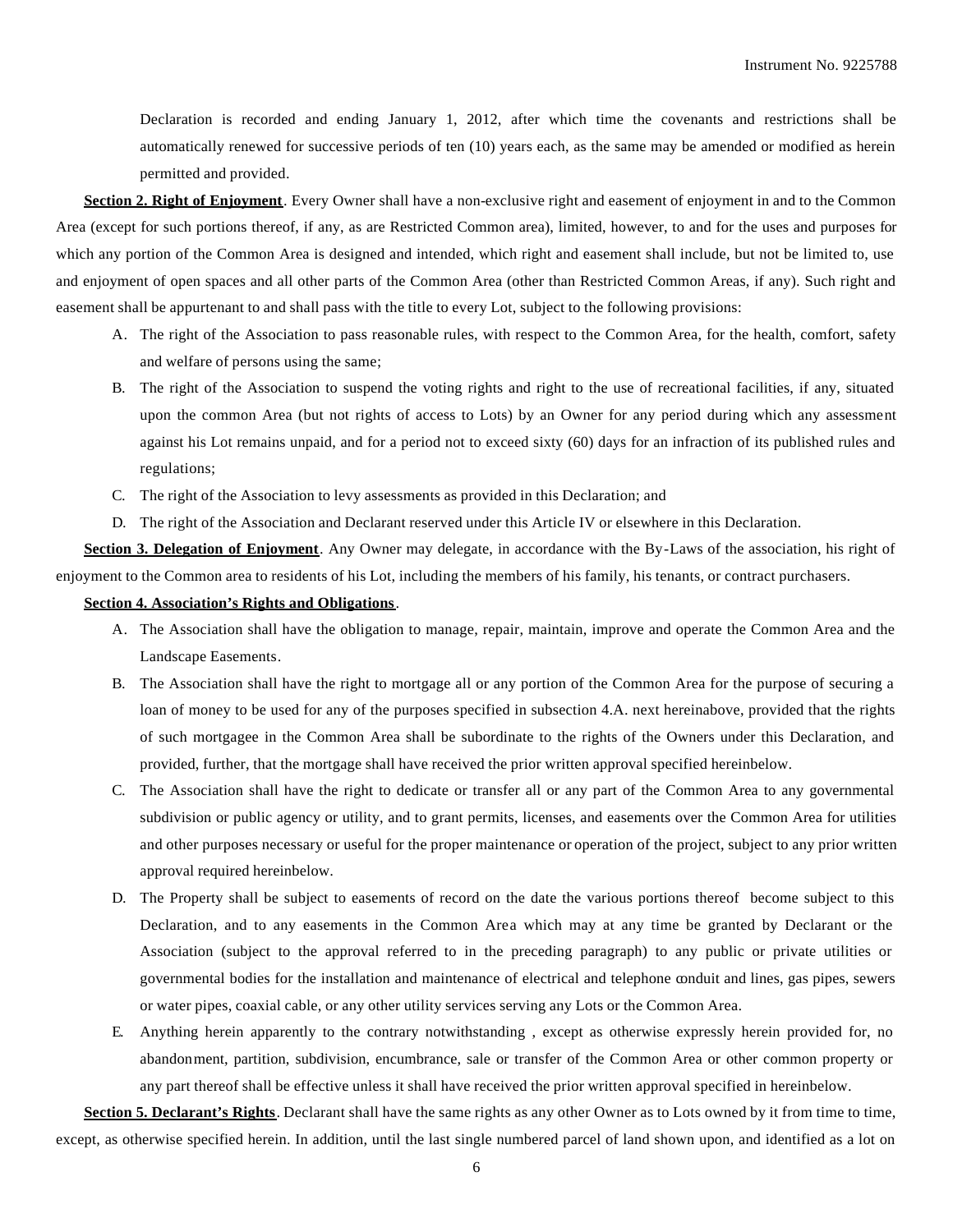any recorded plat(s) of the Real Estate (whether heretofore or hereafter recorded, including the Initial plat) is conveyed to an Owner other than Declarant, or until the Applicable Date (whichever event shall first occur), Declarant shall have the right and easement over the Common area for the completion of improvements and making repairs to improvements (whether on the Common Area, or upon unsold Lots, or upon other portions of the Real Estate and the right to maintain and use facilities (including, but not limited to, model Living Units) and signs upon the Common Area and any other portions of the Property (other than Lots owned by an Owner other than Declarant) for the purpose of marketing units, and to invite and escort the public thereon for such purpose.

**Section 6. Non-Dedication to Public Uses**. Nothing contained in this Declaration or in any subdivision plat of any part of the Property shall be construed or be deemed to constitute a dedication, express or implied, of any part of the Common Area to the public or to or for any public use or purpose whatsoever, all of such Common Areas being reserved to the Owners and the Association as provided in this Declaration, but subject, however, to the rights of the Association and the Declarant to thereafter dedicate portions of such Common Area to the public or to or for public uses or purposes but only to the extent, and upon all of the conditions, set forth in this Declaration. The foregoing notwithstanding, the owners of lots in Sections 1, 1-A, 2 and 3 of Pebblebrook, a subdivision in Hamilton County, Indiana per the plat(s) and update(s) thereof as recorded in the Office of the recorder of Hamilton County, Indiana, shall have the right to use the common facilities, if constructed, subject to such rules and regulations and charges established from time to time by the Board.

**Section 7. Easement for Unintentional Encroachment**. Notwithstanding any other provisions contained herein, in the event that any living Unit or any improvements to any Living Unit encroaches upon any part of the Common Area, as a result of construction, reconstruction, repair, shifting, settlement or movement of any part of the Property, then a perpetual easement appurtenant to such encroaching Living Unit shall exist for the continuance of any such encroachment on the Common Area.

**Section 8. Parking Rights**. Each Lot contains or will contain parking areas (including garages) for the use of its Owner.

**Section 9. Title to Common Area**. Declarant hereby covenants that it shall convey and transfer the Common Area included in and constituting a part of the Real Estate (if any) to the Association prior to the first conveyance of a Lot within the Real Estate to an Owner other than Declarant. Each such portion of the Common Area so conveyed by Declarant to the Association shall, at the time of such conveyance, be subject to any dedicated or public street or road rights-of-way affecting the same and all easements, covenants, limitations and restrictions then or record, but shall be free and clear of all liens and financial encumbrances other than the lien of the then current non-delinquent installment of real estate taxes and assessments and subsequent installments thereof, which shall thereafter be paid when due by the Association.

#### **ARTICLE V**

## **ASSESSMENTS**

**Section 1. Personal Obligations**. Each owner of a Lot by acceptance of a deed or other conveyance thereof, whether or not it shall be so expressed therein, shall be and is deemed to covenant and agree to pay to the association: (a) annual assessments or charges, which shall be payable in regular installments, for the payment of provision of all expenses of administration of the Association, expenses for the upkeep, maintenance, repair and replacement of the Common Areas and all other expenses incurred or to be incurred by the Association for or in connection with the performance by the Association of its duties, obligations and responsibilities under the Declaration, which expenses may include, but shall not be limited to, the expenses and costs of hazard and liability insurance for Common Areas and any other common property; snow removal, trash removal, sewer charges and water charges (if payable by the Association); street lighting (if provided by the Association); and an adequate reserve fund for the periodic maintenance, repair and replacement of those improvements and elements of the Common Area and any other property that must be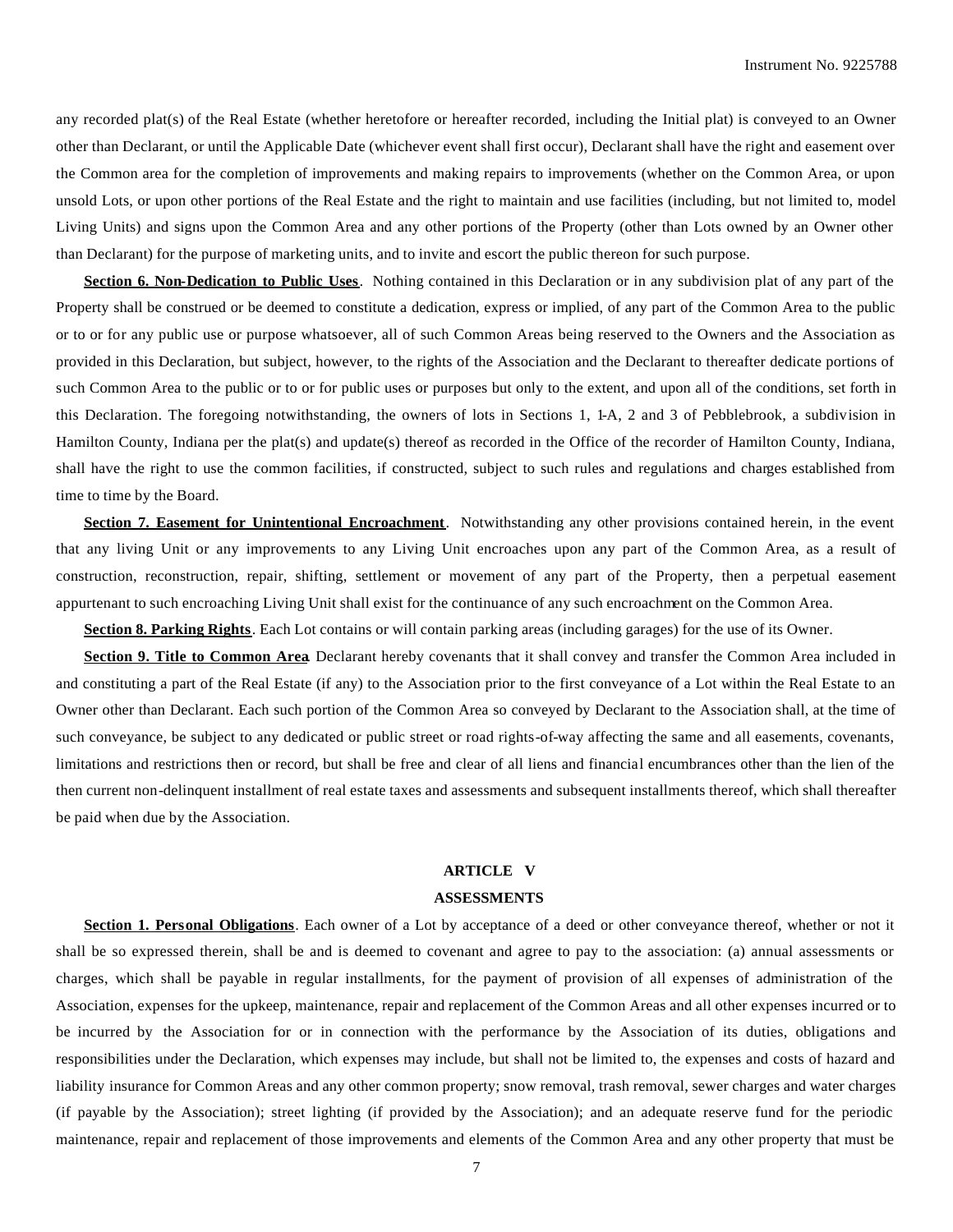maintained, repaired or replaced on a periodic basis and which the Association may be obligated to maintain, and (b) special assessments for capital improvements, such assessments to be established and collected as hereinafter provided. Any assessments authorized herein, together with interest, costs and reasonable attorneys' fees, shall be a continuing lien from the first day of January (for annual assessments) and from the date the first installment is payable (for special assessments) against the Lot assessed. Such annual assessments shall be due and payable in advance in twelve equal monthly installments on the first day of each and every month or, if so determined by the Association, in such other periodic installments as may be specified by the Association. Each assessment, together with interest, costs and reasonable attorneys' fees, shall also be the personal obligation of the person who was the Owner of such Lot on the date said assessment became due and payable. Said personal obligation of an Owner shall not pass to his successors in title or interest unless expressly assumed by them or unless, prior to such transfer, a written notice of the lien for such assessments shall have been recorded in the Recorder of Hamilton County, Indiana. No Owner shall escape liability for the assessments which fell due while he was the Owner by reason of non-use of the Common Area or non-use, transfer or abandonment of his Lot or Living Unit.

**Section 2. Purpose of Assessments**. The assessments levied by the Association shall be used exclusively to promote the recreation, health, safety and welfare of the Owners and residents of the Property, to construct, manage, improve, maintain, repair and administer the Common Area, and for payment of any other costs and expenses incurred by the Association in connection with the performance of its duties, obligations and responsibilities hereunder. An adequate reserve fund shall be maintained for working capital and for the periodic maintenance, repair and replacement of those improvements and elements of the Common Area and any other property that must be replaced on a periodic basis. Such reserve fund shall be maintained out of the regular annual assessments.

**Section 3. Annual Assessments**. Until December 31, 1993, the maximum annual assessment shall be at the monthly rate of twenty-one Dollars (\$21.00) per Lot.

- A. From and after December 31, 1993, the maximum annual assessment may be increased each year not more than 10% above the maximum assessments permitted for the previous year, on a cumulative basis, without a vote of membership.
- B. From and after December 31, 1993, the maximum annual assessments may be increased by more than 10% above the maximum assessments permitted for the previous year by a vote of two-thirds (2/3) of the total votes of the Members who are voting in person or by proxy, at a meeting called for this purpose.
- C. The Board of Directors may fix the annual assessments at any amount not in excess of the maximum permitted herby.

**Section 4. Special Assessments**. In addition to the annual assessments authorized above, the Association may levy, in any assessment year, a special assessment applicable to that year only for the purpose of defraying, in whole or in part, the cost of any construction, reconstruction, repair or replacement of a capital improvement upon the Common Area, including fixtures and personal property related thereto, provided that any such assessment shall have the assent of not less than two-thirds (2/3) of the total votes of the Members who are voting in person or by proxy at a meeting duly called for this purpose.

**Section 5. Notice and Quorum.** Written notice of any meeting of Members called for the purpose of taking any action authorized under Article V, Section 3 or 4, shall be sent to all Members not less than ten (10) days nor more than sixty (60) in advance of the meeting. At the opening of such meeting, the presence in person or by proxy of Members entitled to cast twenty five percent (25%) [changed from 66% by vote at the January 1999 Annual Member meeting] of the total votes of the membership shall constitute a quorum. If the required quorum is not present, another meeting may be called subject to the same notice requirement, and the required quorum at any subsequent meeting shall be one-half  $(1/2)$  of the required quorum at the preceding meeting. On such subsequent meeting shall be held more than sixty (60) days following the preceding meeting.

**Section 6. Rate of Assessment**. Both annual and special assessments must be fixed at a uniform rate for all Lots. Annual assessments shall be collected on a monthly basis (or other periodic basis, if and as determined by the board) and special assessments

8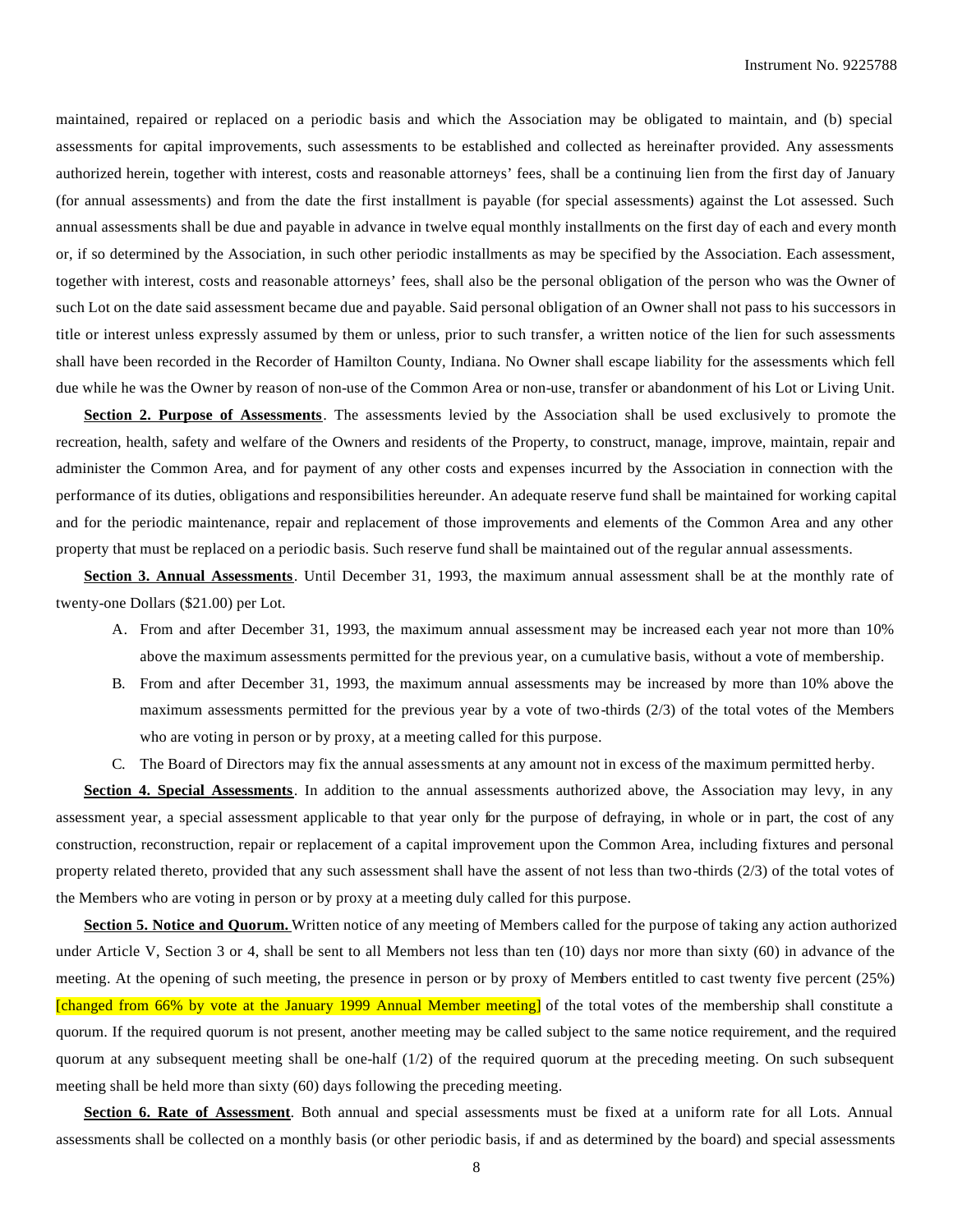shall be collected as the Board determines. The provisions of this Section 6 are subject to the provisions of Section 13 of this Article V as to all Lots owned by Declarant.

**Section 7. Commencement of Initial Annual Assessments**. The annual assessments provided for herein shall commence as to each Lot subjected to this Declaration on the first day of the month following the month of recording of the instrument by which such Lot is conveyed to an Owner. The first annual assessment shall be adjusted according to the number of months remaining in the calendar year for which such assessment is imposed.

**Section 8. Commencement of Annual Assessments**. By November 1 of each year the Board shall fix the amount of the annual assessment against each Lot for the following calendar year and shall send written notice thereof to each Owner. The due date for payment of annual assessments shall be as set by the Board. At the time the Board fixes the amount of annual assessments it shall adopt a budget for the following calendar year and cause a copy of such budget in reasonable detail to be furnished to each Owner. The provisions of this Article V notwithstanding, annual or special assessments shall not be due and payable on each Lot owned by the Declarant and on each Lot owned by the Estridge Group, Inc.

**Section 9. Proof of Payment**. Upon written demand of an Owner or Mortgagee, at any time and for a reasonable charge, the Association shall furnish a written certificate signed by an officer of the Association setting forth whether there are any then unpaid annual or special assessments levied against such Owner's or Mortgagee's Lot. Such certificate shall be conclusive evidence of payment of any annual or special assessments not stated therein as unpaid.

**Section 10. Nonpayment of Assessment.** Any assessments which are not paid when due shall be deemed delinquent. If an assessment is not paid within thirty (30) days after the delinquency date, it shall bear interest from the delinquency date at the rate of eighteen percent (18%) *[rate set by the Board in 1999]* per annum and shall become a continuing lien in favor of the Association on the Lot against which assessed and the improvements thereon and the Association may bring an action at law or in equity against the person personally obligated to pay the same, including interest, costs and reasonable attorneys' fees for any such action, which shall be added to the amount of such assessment and included in any judgment rendered in such action, and the Association may also enforce and foreclose any lien it has or which may exist for its benefit.

**Section 11. Recording and Enforcement of Liens**. To evidence a lien for sums assessed pursuant to this Article, the Association may prepare a written notice of lien setting forth the amount of the assessment, the date due, the amount remaining unpaid, the name of the Owner of the Lot, the name of the person personally obligated to pay the same and a description of the Lot. Such a notice shall be signed by an officer of the Association and it or a notice of lien or adverse claim thereof may be recorded in the office of the Recorder of Hamilton County, Indiana. No notice of lien shall be recorded until there is a delinquency in payment of the assessment of thirty (30) days. Upon such a delinquency for thirty (30) days, the Association shall proceed promptly to enforce the lien or, in its discretion, to sue the person personally liable to pay the lien for the delinquency. Such lien shall be enforced by action in the same manner in which mortgages on real property may be foreclosed in Indiana. In any such foreclosure, the person personally obligated to pay the lien shall be required to pay all costs of foreclosure including reasonable attorneys' fees. All such costs and expenses shall be secured by the lien being foreclosed. The person personally obligated to pay the lien shall also be required to pay to the Association any assessments against the Lot which shall become due during the period of foreclosure. The Association shall have the right and power to bid at the foreclosure sale or other legal sale and to acquire, hold, convey, lease, rent, encumber, use and otherwise deal with the foreclosed interest in the Lot as the Owner thereof.

The Association shall, upon written request, report to any Mortgagee of a Lot any assessments remaining unpaid for longer than thirty (30) days after the same shall have become due, provided however, that such Mortgagee first shall have furnished to the Association written notice of the Mortgage under which it claims and its notice address.

9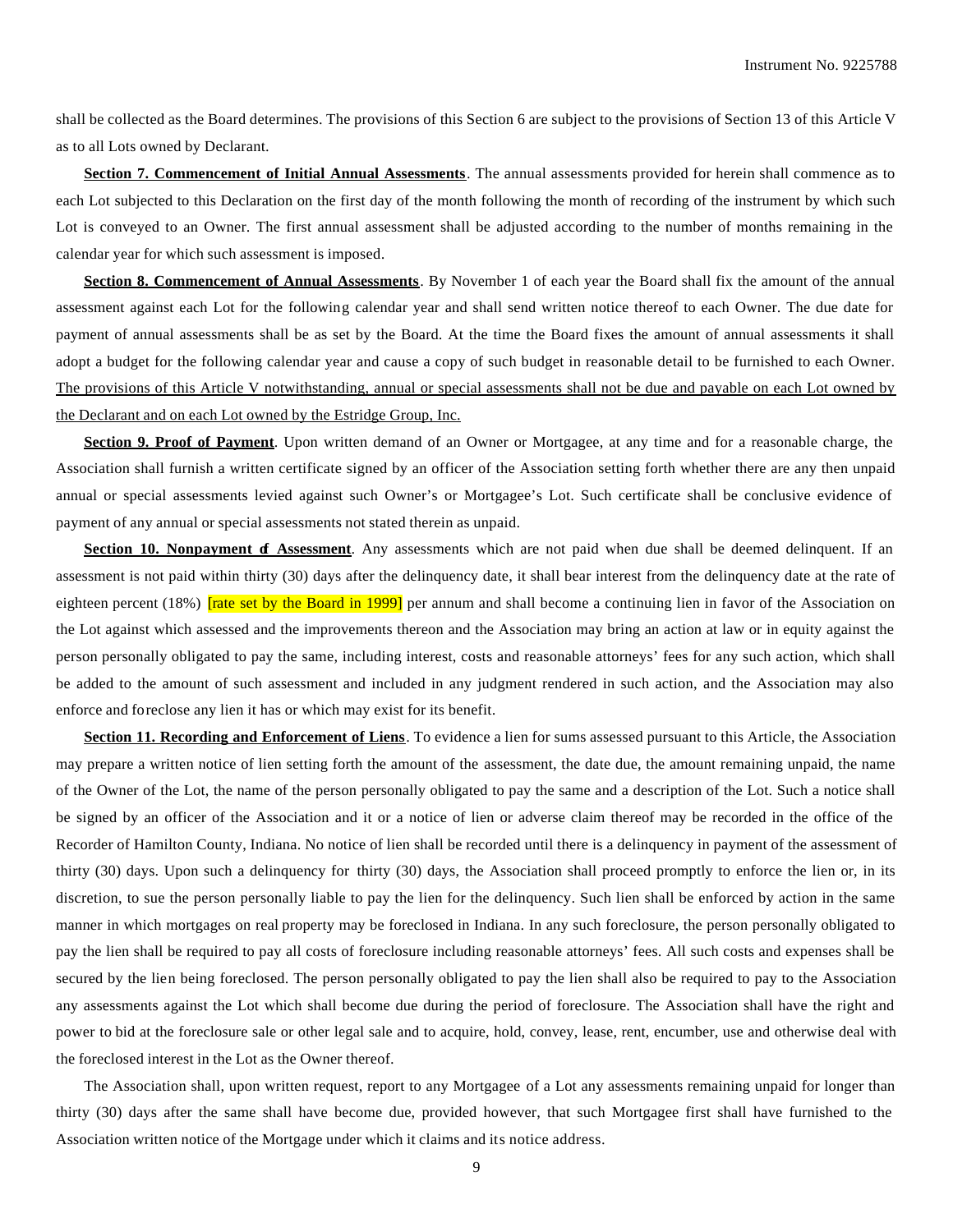**Section 12. Subordination of Lien**. The lien of the assessment provided for herein shall be subordinate to the lien of any first Mortgage ("First Mortgage") and to tax liens and liens for special assessments in favor of any taxing and assessing unit of government. The sale or transfer of any Lot shall not affect the assessment lien. However, the sale or transfer of any Lot pursuant to mortgage foreclosure or remedies provided in a First Mortgage, or any proceeding in lieu thereof, shall ext inguish the lien of such assessments as to charges which were payable prior to such sale or transfer. No such sale or transfer shall relieve a Lot from liability for any assessments thereafter becoming payable or from the lien thereof or shall relieve the person personally obligated to pay the same from personal liability for assessments payable prior to such sale or transfer or acquisition. Any delinquent assessments the lien for which is extinguished by reason of this provision may be reallocated and assessed to all Lots as a common expense.

**Section 13. Limitations on Assessments Owed by Declarant**. Notwithstanding anything to the contrary contained herein, Declarant shall not be obligated to pay, as to any and all Lots owned by it from time to time, any assessments (whether regular annual assessments or special assessments) payable hereunder by Owners.

# **ARTICLE VI ARCHITECTURAL CONTROLS**

**Section 1. Architectural Control Committee Authority**. No exterior additions, removals or alterations (including changes in color or appearance) to any building on the Property, additional fences, or changes in existing fences, hedges, walls, walkways and other structures shall be commenced, erected or maintained except such as are installed or approved by the Declarant in connection with the initial construction of the Living Units and other buildings and improvements on the Property, until the written plans and specifications showing in reasonable detail the nature, kind, shape, height, materials (including color), location and approximate cost of same shall have been submitted to and approved in writing as to harmony of the external design and location in relation to surrounding buildings in the Property by an Architectural Committee composed of the Board of Directors of the Association or three (3) or more representatives appointed by the Board of Directors. In the event said Board, or its designated Committee, fails to approve or disapprove such design and location within thirty (30) days after said written plans and specifications have been submitted to it, or if no suit to enjoin the making of such additions, alterations or changes or to force the cessation thereof has been commenced within sixty (60) days of such submission, such approval will be deemed to have been given. If on such submission has been made to the Architectural Committee, suit to enjoin or force the removal of such additions, alterations or changes may be instituted at any time by the Association or any Owner. During the time which the Association has a Class B member, the decisions of the Architectural Committee must have the written approval of the Declarant. The approvals of the Architectural Committee required hereunder shall be in addition to, and not in lieu of, any approvals as to such matters required to be obtained from any other persons or governmental agencies pursuant to the terms of the Initial Plat, or any other plat or otherwise.

 **Section 2. Restoration in Accordance with Original Plans**. Any restoration or repair of the Common Area or exterior of Living Units, after partial condemnation or damage due to fire or other casualty, shall be performed substantially in accordance with this declaration and the original plans and specifications for the same, unless other action is approved by the Architectural Committee.

#### **ARTICLE VII**

### **OTHER RIGHTS AND OBLIGATIONS OF THE ASSOCIATION**

**Section 1. The Common Area**. The Association, subject to the rights and obligations of the Owners as set forth in this Declaration, shall be responsible for, and be vested with, the exclusive management and control of the Common Area and all improvements (if any) thereon (including furnishings and equipment related thereto), and shall keep the same in good, clean, attractive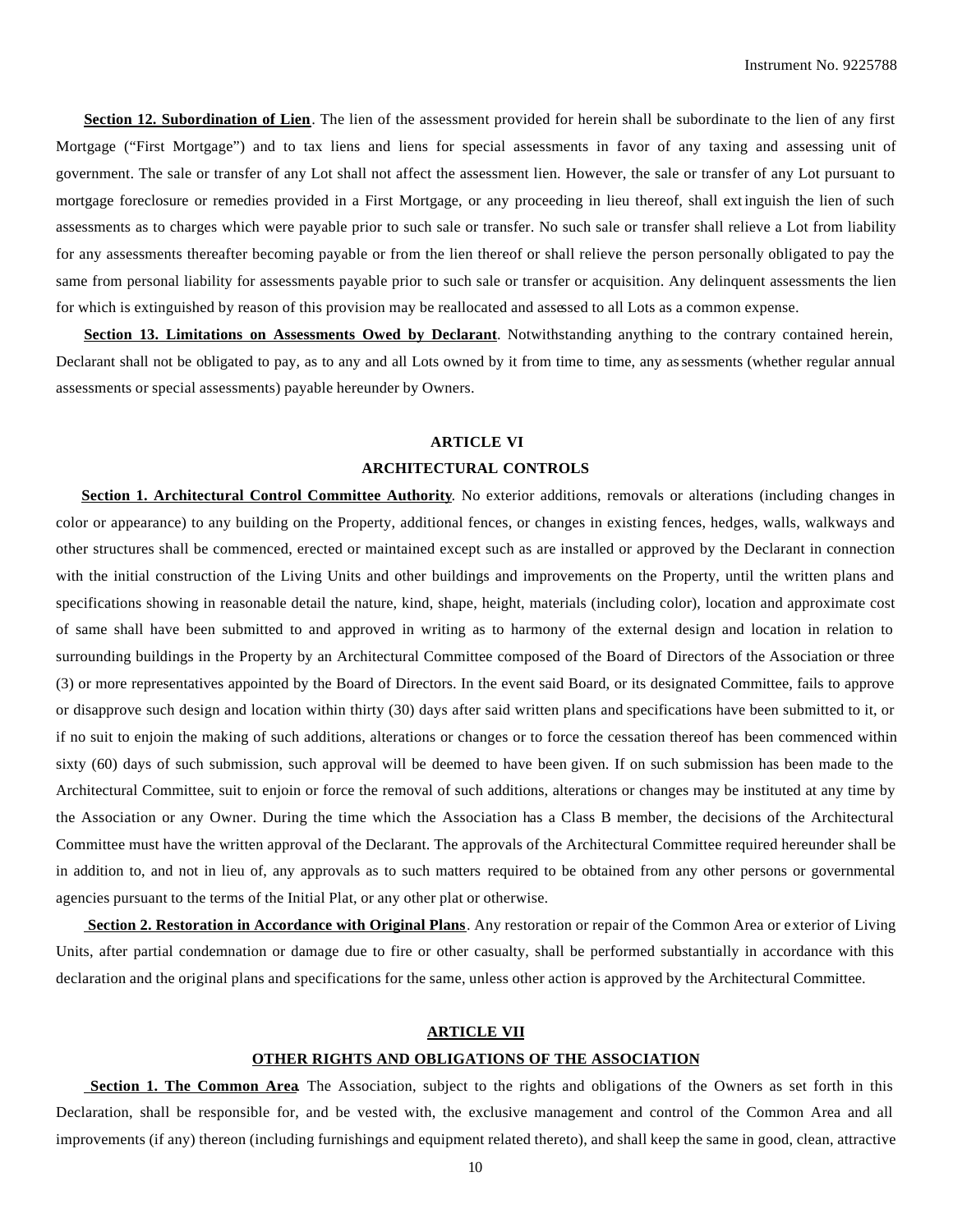and sanitary condition, order and repair. Such responsibility (to the extent the same is not otherwise herein declared or stated to be the obligation of responsibility of Owners of Lots) shall include, but not be limited to, the following: the maintenance and repair of the Common Area improvements, if any; all other improvements or material located within or used in connection with the Common Area; and the Landscape Easement.

**Section 2. Services**. The Association may obtain and pay for the services of any persons or entities, to manage its affairs, or any part thereof, to the extent it deems advisable, as well as such other personnel as the Association shall determine to be necessary to desirable for the proper operation of the Property whether such personnel are furnished or employed directly by the Association or by any person or entity with whom or which it contracts. The Association may obtain and pay for legal and accounting services necessary or desirable in connection with the operation of the Property, the enforcement of this Declaration or any proceedings or controversy in which the Board determines it is necessary or advisable to have professional advice. The Association may arrange with other to furnish trash collection and other common services to each Lot. Any agreement for professional management of the Property, or any other contract providing for services by Declarant or an entity owned or controlled by the same persons as Declarant, must provide for termination by either party without cause and without payment of a termination fee on ninety (90) days of less written notice and by either party for cause upon thirty (30) days or less written notice and shall have a maximum contract term of one (1) year, but may be renewable by agreement of the parties for successive one-year terms.

**Section 3. Personal Property for Common Use**. The Association may acquire and hold for the use and benefit of all of the Owners tangible and intangible personal property and may dispose of the same by sale or otherwise. Such beneficial interest shall not be transferable except with the transfer of title to a Lot, provided that an Owner may delegate his right of enjoyment of such personal property (if any) to resident of his Lot. A transfer of title to a Lot shall transfer to the transferee ownership of the transferor's beneficial interest in such property in accordance with the purpose for which it is intended, without hindering or encroaching upon the lawful rights of other Owners. The transfer of title to a Lot under foreclosure shall entitle the purchaser to the beneficial interest in such personal property associated with the foreclosed Lot.

**Section 4. Utilities**. The Association shall pay as a common expense all charges for electricity, water, sewer and other utilities used upon the Common area.

**Section 5. Hazard and Liability Insurance for Common Property**. The Association shall procure fire and extended coverage insurance on insurable Common Areas and other common property on a current replacement cost basis in an amount not less than 100% of the insurable value (based on current replacement only); and shall use the proceeds of such hazard insurance solely for the repair, replacement or reconstruction of such insurable Common Areas and other common property, including insured improvements. The cost of such insurance shall be assessed as provided in Article V above. Holders of First Mortgages ("First Mortgage") on Living Units, jointly or singly, may pay overdue premiums on hazard insurance policies, or may secure new hazard insurance coverage on the lapse of a policy, for the Common Areas and other common property, and First Mortgagees making such payments shall be owed immediate reimbursement therefore from the Association. The Association is authorized to enter into an agreement in favor of all First Mortgagees of Living Units establishing entitlement to such reimbursement.

## **ARTICLE VIII**

#### **OWNERS' MAINTENANCE**

 **Section 1. Upkeep and Maintenance**. Each Owner shall be responsible for the upkeep and maintenance of his Living Unit, patios and all other areas, features or parts of his Lot to the extent not otherwise maintained by the Association. An Owner shall do no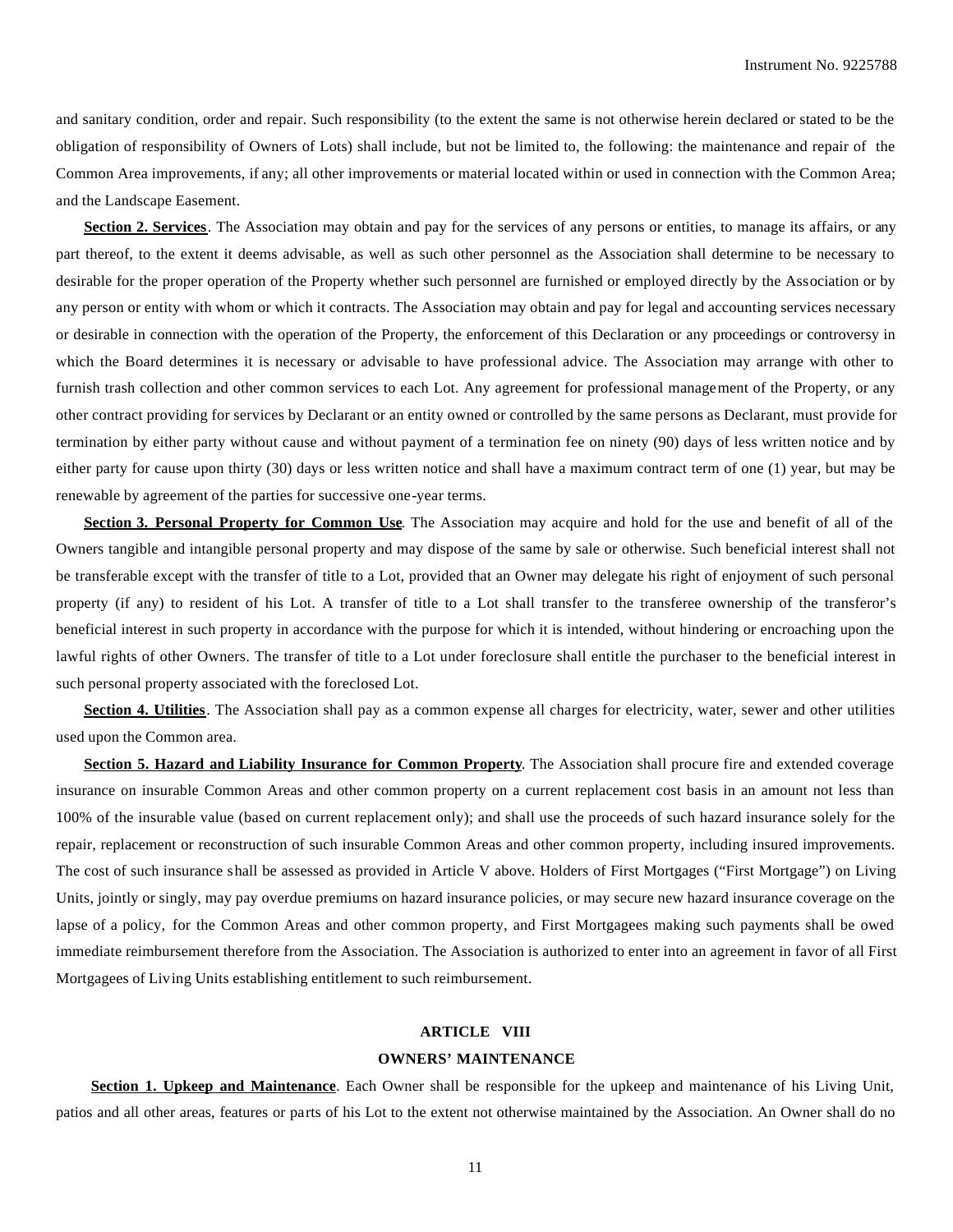act not work that will impair the structural soundness or integrity of any structure, or an adjoining Living Unit, or impair any easement or hereditament, nor do any act nor allow any condition to exist which will adversely affect the other Living Units, or their Owners.

## **ARTICLE IX**

#### **GENERAL RESTRICTIONS, OBLIGATION AND RIGHTS APPLICABLE TO PROPERTY**

**Section 1. Living Unit and lot Restrictions**. No more than one Living Unit shall be erected or maintained on each Lot. No Living Unit shall be used for purposes other than as a single family residence, nor shall any trade or business of any kind be carried on within a Living Unit or upon a Lot, nor shall any Lot or any part thereof be leased, sublet, assigned or suffered to be used for hotel or transient occupancy, provided that none of the following activities shall be considered a violation of this covenant:

- A. The maintenance of model Living Units and business and sales offices by Declarant during the construction and sale periods.
- B. The maintenance of offices by the Association or its designated manager for purposes of management of the Property.
- C. Lease, rental or use of a Living Unit for purposes consistent with this Section.
- D. The use of a Living Unit by an Owner for incidental office purposes to the extent permitted by applicable zoning ordinances.

**Section 2. Common Area Restrictions**. No industry, business, trade, occupation or profession of any kind shall be conducted, maintained or permitted on any part of the Common Area, not shall any "for sale" or "for rent" signs or any window display advertising be maintained or permitted on any part thereof, except that Declarant reserves the right for itself or its agents to maintain model Living Units, business and sales offices, storage areas and construction offices in the Common Area during the construction and sales period until the last Lot existing as part of the Property on the Applicable Date is conveyed to an Owner other than Declarant, and to place "for sale", "for rent" or any other signs on any part of the Common Area and to use any part of the Common Area for sale or display purposes during such period.

**Section 3. Obstruction**. There shall be no obstruction of the Common Area not shall anything be kept or stored on any part of the Common Area without the prior written consent of the Association except construction materials and equipment during the construction period or except as specifically provided herein. Nothing shall be altered on, constructed in, or removed from the Common Area except upon the prior written consent of the Association.

**Section 4. Prohibition of Damage and Certain Activities**. Nothing shall be done or kept on any Lot or in any Living Unit or on or in any Common Area or any part thereof which would increase the rate of insurance on the Property or any part thereof over what the Association, but for such activity. Would pay, without the prior written consent of the Association. Nothing shall de done or kept on any Lot or in any Living Unit or on or in any Common Area or any part thereof, which would be in violation of any statue, rule, ordinance, regulation, permit or other validly imposed requirement of any governmental body. No damage to, or waste of, the Common Area or any part thereof or of the exterior of the Property and buildings thereon shall be committed by any Owner or any invitee or tenant or any Owner and each Owner shall indemnify and hold the Association and the other Owners harmless against all loss resulting from any such damage or waste caused by him or his invitee or tenants, to the Association and other Owners. No noxious, destructive or offensive activity shall be allowed in any Living Units, on any Lots or in the Common Area or any part thereof, nor shall anything be done thereon which may be or may become a nuisance to any other Owner or to any other person at any time lawfully residing on the Property.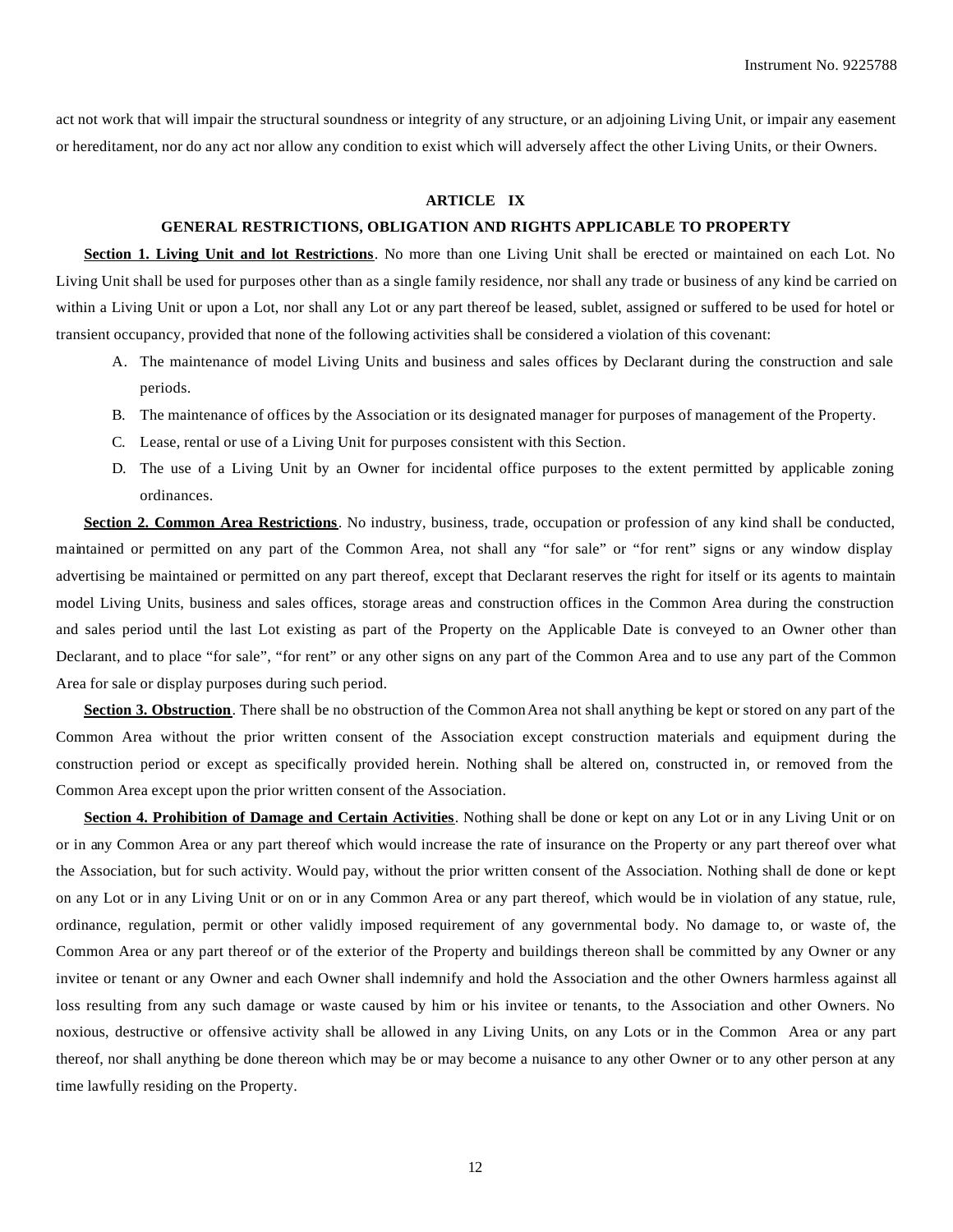**Section 5. No Unsightly Uses**. No clothes, sheets, blankets, laundry of any kind or other articles shall be hung out on any portion of the Common Area, or on a Lot or Limited Common Area so as to be visible from outside the Lot or the Common Area. The Common Area shall be kept free and clear of all rubbish, debris and other unsightly materials.

**Section 6. Animals**. No animals, rabbits, livestock, fowl or poultry of any kind shall be raised, bred, or kept in or on any Lot or on the Common Area or any part thereof, except that household pets may be kept on Lots, subject to rules and regulations adopted by the Board, provided that they are not kept. bred, or maintained for any commercial purposes; provided, further, that any such pet causing or creating a nuisance or unreasonable disturbance shall be permanently removed from the Property subject to these restrictions upon three days written notice from the Board, and provided further, that upon written request of 25% of the voting power of the Association, the Board of Directors shall have the authority to, and shall order the removal of, any pet.

**Section 7. Prohibited Structures**. No structure of a temporary character, trailer, boat, camper-bus, tent or shack shall be maintained on any Lot outside of a garage or other approved structure, not shall any garage or other building except a Living Unit be used on any Lot at any time as a residence or sleeping quarters, either temporarily or permanently.

**Section 8. Storage**. Outside storage of any items, including but without limiting the generality of the foregoing, sporting equipment, toys, outdoor cooking equipment, yard and garden tools and equipment and trash and garbage containers, shall not be allowed unless screened from view by enclosures so as to be effectively screened from view outside the lot upon which the same are located. The design of such screened enclosure must be approved by the Association in accordance with the architectural control provisions hereof. The storage or collection of rubbish of any character whatsoever, any material that emits foul or obnoxious odors, the growing of any noxious or illegal weed of other natural substance, and the harboring of the source of any noise or activity which disturbs the peace, comfort or serenity of residents is prohibited. Usual household trash and garbage shall be regularly collected and may be kept outside only if in sanitary containers which are so screened. Notwithstanding, the foregoing, no boats, snowmobiles, recreational vehicles, trailers, camping vehicles, buses, mobile homes, tractor/trailers, trucks, motorcycles, mini-bikes, mopeds, unlicensed or inoperable vehicles, or any other vehicles of any description other than normal passenger automobiles (including station wagons and small trucks such as pickups and vans) shall at any time be stored or parked on any Lot outside of a garage, or on any street within the Property, or on any part of the Common Area and Restricted Common Area, either permanently or temporarily.

**Section 9. Signs**. No signs of any kind (other than designations, in such styles and materials as the association shall by the rule or regulation approve, of street addresses and names of occupants) shall be displayed to the public view on any Lot or Common Area, except that a "For Sale" or "For Lease" sign may be displayed on a Lot which is being offered for sale or lease provided that it is in such form, style and location as the Board may require, and except that Declarant shall be permitted to erect and maintain upon the Property such signs as it deems appropriate to advertise the development during the construction and sale period.

**Section 10. Antennae**. Except with prior written approval and the authorization of the Board, no exterior television or radio antennae of any sort shall be placed, allowed or maintained upon any portion of the improvements or structures to be located upon the Property, or on the Property itself.

**Section 11. Rentals**. Any lease between an Owner and a lessee shall provide that the terms of the lease shall be subject in all respects to the provisions of this Declaration and the Articles of Incorporation and By-Laws of the Association, and that any failure by the lessee to comply with the terms of such documents shall be a default under the lease. All leases shall be in writing. No Living Unit or Lot may be leased for a period of less than 90 days. Other than the foregoing, there shall be no restrictions on the right of any Owner to lease his Living Unit.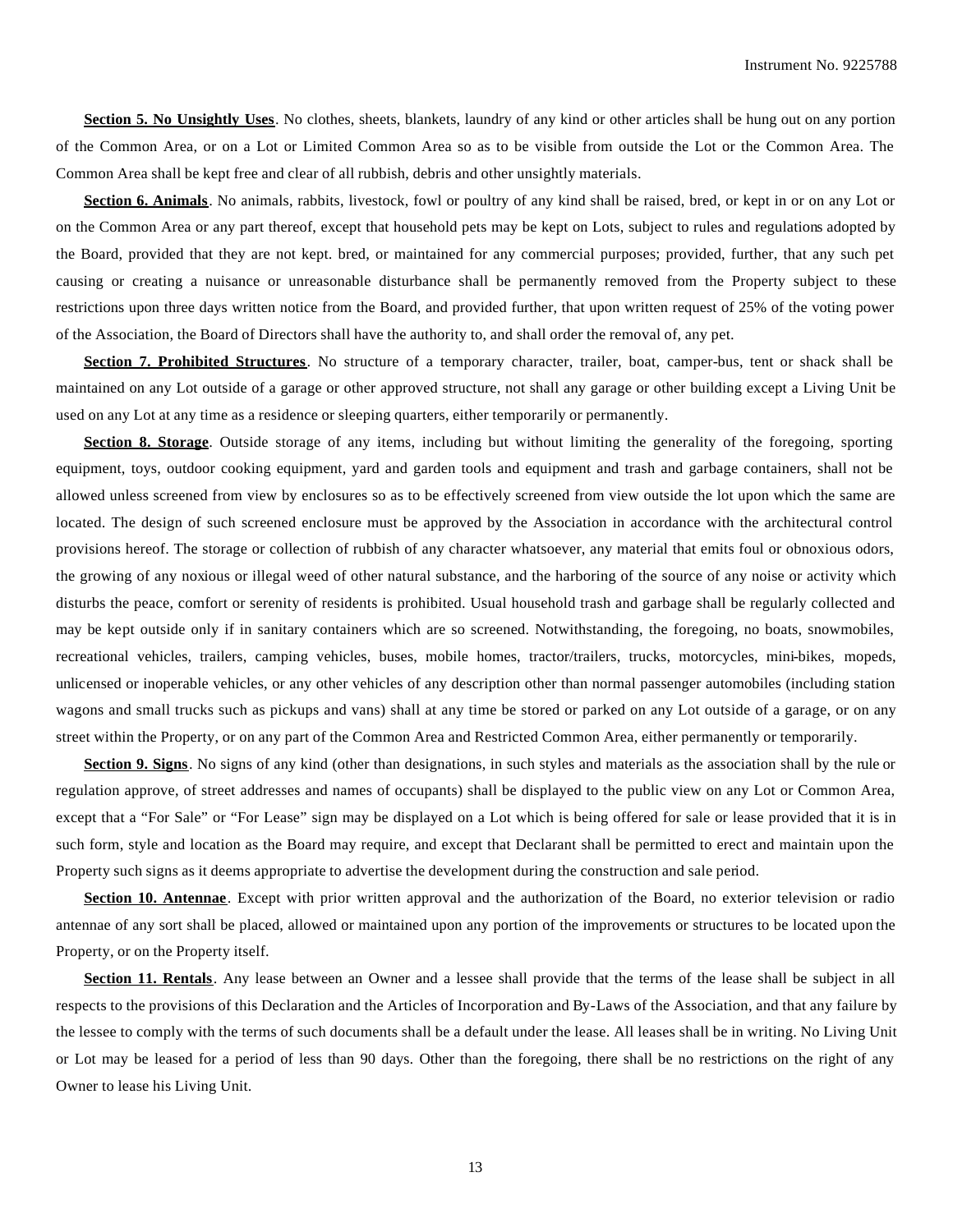**Section 12. Rules and Regulations**. The Board may adopt, and may amend, modify, rescind and cancel, such other rules and regulations from time to time governing the use and enjoyment of the Property, including the Common Area, as the Board in its sole discretion deems appropriate or necessary.

**Section 13. Accessory Outbuilding Prohibited**. No accessory outbuildings shall be erected on any Lot or Lots without the prior written approval of the Committee.

**Section 14. Occupancy or Residential Use of Partially Completed Living Unit**. No Living Unit shall be occupied or used for residential purposes or human habitation until it shall have been substantially completed or occupancy in accordance with the approved building plan. The determination of whether the Living Unit shall have been substantially completed in accordance with the approved building plan shall be made by the Committee and such decision shall be binding on all parties.

**Section 15. Other Restrictions**. The Property shall be subject to the easements, restrictions and limitations of record, and to all governmental zoning authority and regulations affecting the Property, all of which are incorporated herein by reference.

**Section 16. Right to Perform Certain Maintenance**. In the event that the Owner of any Lot in the Property shall fail to maintain his Lot and any improvements situated thereon in accordance with the provisions of this Declaration, Declarant or Developer shall have the right, but not the obligation, by and through its agents and employees or contractors, to enter upon said Lot and repair, clean or perform such other acts as may be necessary to make such Lot and improvements thereon, if any, conform to the requirements of this Declaration. The cost therefore to Declarant shall be collected in a reasonable manner from Owner. Declarant or its agents, employees or contractors shall be liable for any damage which may result from any maintenance work performed hereunder. Upon the Applicable Date, the Association shall succeed to and be vested with the rights of the Declarant and provided for in this Section 16.

**Section 17. Development and Sale Period**. Nothing contained in this Article IX shall be construed or interpreted to restrict the activities of Declarant in connection with the development of the Property and sale of Lots. Declarant shall be entitled to engage in such activities and to construct, install, erect and maintain such facilities, upon any portion of the Property at any time owned or leased by Declarant, as in the sole opinion of Declarant may be reasonably required, or convenient or incidental to, the development of the Property and sale of the Lots; such facilities may include, without limitation, storage areas, signs, parking areas, model residences, construction offices, sales offices and business offices.

#### **ARTICLE X**

#### **RIGHTS FOR THE PROTECTION OF FIRST MORTGAGEES**

**Section 1. Precedence**. The provisions of this Article take precedence over any other conflicting provisions of this Declaration.

**Section 2. Notice of Action**. Upon written request to the Association, identifying the name and address of the holder, insurer or guarantor of a First Mortgage on a Lot or Living Unit and the address of such party (a holder of a First Mortgage on a Lot or Living Unit who has so requested such notice shall be referred to herein as an "eligible mortgage holder" and an insurer or governmental guarantor of a First Mortgage on a Lot or Living Unit who has so requested such notice shall be referred to herein as an "eligible insurer or guarantor"), any such eligible mortgage holder or eligible insurer or guarantor will be entitled to timely written notice of:

- A. Any condemnation loss or any casualty loss which affects a material portion of the project or any lot or Living Unit on which there is a First Mortgage held, insured, or guaranteed by such eligible mortgage holder or eligible insurer or guarantor, as applicable;
- B. Any delinquency in the payment of assessments or darges owed, or any other default in the performance of any obligation under the Declaration, By-Laws or Articles of Incorporation by an Owner of a lot or Living Unit subject to a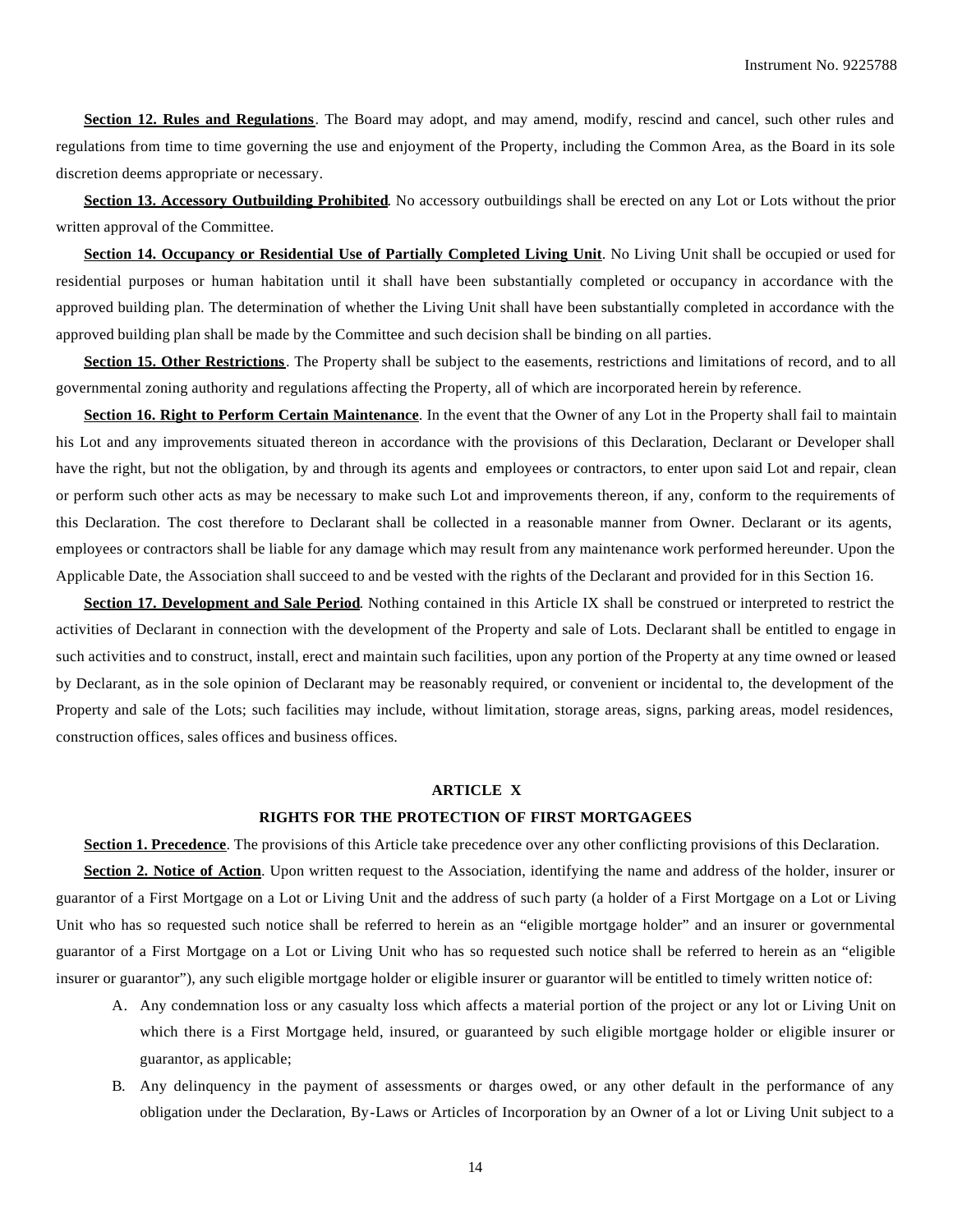First Mortgage held, insured, or guaranteed by such holder or insurer or guarantor, which remains uncured for a period of sixty (60) days;

- C. Any lapse, cancellation or material modification of any insurance policy or fidelity bond maintained by the Association;
- D. Any proposed action which would require the consent of a specified percentage of mortgage holders as specified in this Article; and
- E. Any default in the performance by the Owner of any obligation under the Declaration or By-Laws which is not cured within sixty (60) days.

**Section 3. No Right of First Refusal**. The right of an Owner to sell, transfer, or otherwise convey his Lot or Living Unit will not be subject to any right of first refusal or any similar restriction in favor of the Association or other Owners.

**Section 4. Liability for Unpaid Assessments**. Any First Mortgagee who obtains title to or comes into possession of a Lot pursuant to the remedies provided in its First Mortgage or by foreclosure of the First Mortgage or by deed or assignment in lieu of foreclosure, and any purchaser at a foreclosure sale in connection with any such First Mortgage shall not be liable for the unpaid assessments of the Lot which were payable prior to the acquisition of title to or possession of such Lot by the First Mortgagee.

**Section 5.A. Certain Amendments**. In addition to other requirements set forth herein, unless at least seventy-five percent (75%) (or such higher percentage as is required by law of this Declaration) of the First Mortgagees of the Lots or their assigns (based upon one vote for each First Mortgage owner), and at least seventy-five percent (75%) (or such higher percentage as is required by law or this Declaration) of the Owners (other than any sponsor, developer, or builder including the Declarant) or the Lots (based upon one vote for each Lot owned) have given their prior written approval, neither the Association nor the Owner shall be entitled to:

- A. terminate the legal status of the project (Except in accordance with procedures set forth in this Declaration and the By-Laws in the event of amendment or termination made as a result of destruction, damage or condemnation);
- B. by act or omission, seek to abandon, petition, subdivide, encumber, sell or transfer the Common Area; provided, however, that granting of easements for public utilities or for other public purposes consistent with the intended use of the Common area shall not be deemed such a transfer;
- C. use hazard insurance proceeds for losses to any Common Area or other common property for other than the repair, replacement or reconstruction of such property;
- D. add or amend any material provisions of this Declaration which establish, provide for, govern or regulate any of the following:
	- (1) Voting;
	- (2) Assessments, assessment liens or subordination of such liens;
	- (3) Reserves for maintenance, repair and replacement of the Common Area (or exterior maintenance of Living Units if applicable);
	- (4) Insurance of Fidelity Bonds;
	- (5) Rights to use of the Common Area;
	- (6) Responsibility for maintenance and repair of the several portions of the projects;
	- (7) Expansion or contraction of the project or the addition, annexation or withdrawal of property to or from the project;
	- (8) Boundaries of any Lot;
	- (9) The interests in the general Common Area;
	- (10) Convertibility of Lots into Common Area or of Common Area into Lots;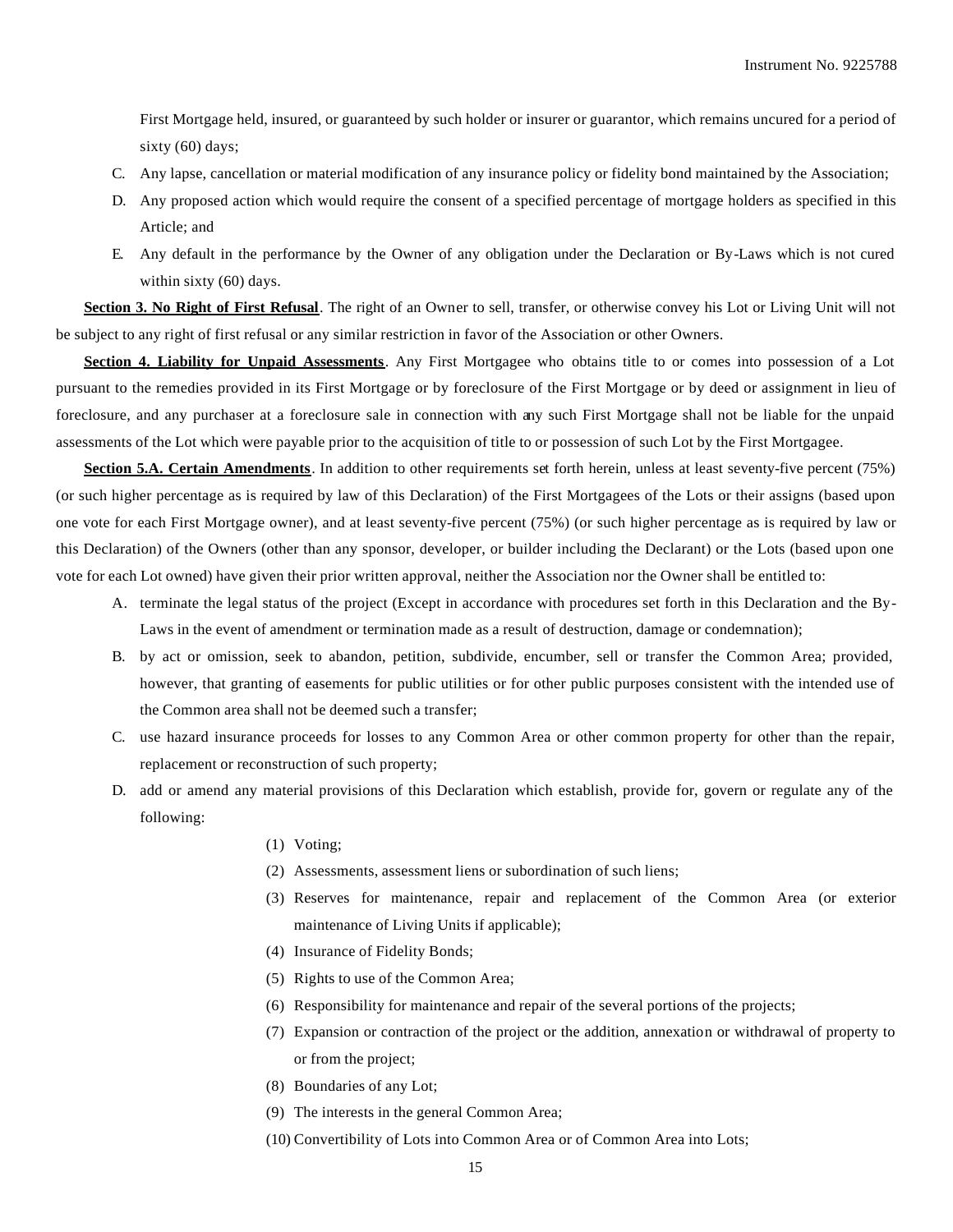- (11) Leasing of Lots or Living Units;
- (12) Imposition of any right to first refusal or similar restriction on the right of an Owner to sell, transfer, or otherwise convey his or her Lot or Living Unit;
- (13) Any provision which are for the express benefit of First Mortgage holders, eligible mortgage holders or eligible insurers or guarantors of First Mortgages on Lots, Except in accordance with procedures set forth in this Declaration and the By-Laws in the event of amendment or termination made as a result of destruction, damage or condemnation or with respect to a reallocation of interests in the Common Areas which might occur pursuant to any plan of expansion phased development contained in this declaration;
- E. By act or omission change, waive or abandon any scheme of regulation, or enforcement thereof, pertaining to the architectural design or the exterior appearance of Living Units.

For purposes of this section, an addition or amendment to such documents shall not be considered material if it is made (I) for the purpose of correcting clerical, typographical or technical errors, (II) for clarification only, (III) to comply with requirements of the Federal National Mortgage Association, the Government National Mortgage Association, the Federal Home Loan Mortgage Corporation, the Department of Housing and Urban Development, or any other governmental agency or any other public, quasi-public or private entity which performs (or may in the future perform) functions similar to those currently performed by such entities, (IV) to induce any of the agencies or entities mentioned or referred to in subsection III hereinabove to make, purchase, sell, insure or guarantee First Mortgages covering Lots and Living Units, or (V) to bring such documents into compliance with any statutory requirements, and any such addition or amendment to such documents which is so considered not to be material may be made by Declarant acting alone and without the consent, approval or joinder of the Owners, the Association, any First Mortgagees, any other mortgagees or any other person.

An eligible mortgage holder who receives a written request to approve additions or amendments who does not deliver or mail to the requesting party a negative response within 30 days shall be deemed to have approved such request.

**Section 5.B. FHA/VA Approval**. As long as there is a Class B Membership, the following actions will require the prior approval of the Federal Housing Administration or the Veterans Administration if, at the time such actions are taken, the Federal Housing Administration or the Veterans Administration is then the Owner of a Lot, an eligible mortgage holder or an eligible insurer or guarantor:

- A. dedication to the public or to or for any public use or purpose of any part of the common Area; provided, however, that such approval is not and shall not be required for the granting of easements to utility companies, public or private, for the installation maintenance repair, replacement and servicing of equipment and facilities necessary to provide all utilities services to the Property; and
- B. amendment of this Declaration; provided however, that such approval is not and shall not be required for any amendment or supplement to this Declaration made by Declarant or the Owners of the Conveyed Lots for any purposes set forth in Subparagraphs (I) through (V), inclusive, of Section 5. A. hereinabove.

**Section 6. Examination of Books and Records**. First Mortgagees and holders, insurers and guarantors of First Mortgages shall have the right to examine the books and records of the Association, as set forth more fully in the By-Laws.

**Section 7. Payment of Taxes and Insurance**. First Mortgagees may, jointly or singly, pay taxes or other charges which are in default and which may or have become a charge against any Common Area or other common property and may pay overdue premiums on hazard insurance policies or secure new hazard insurance coverage on the lapse of a policy for the Common Area or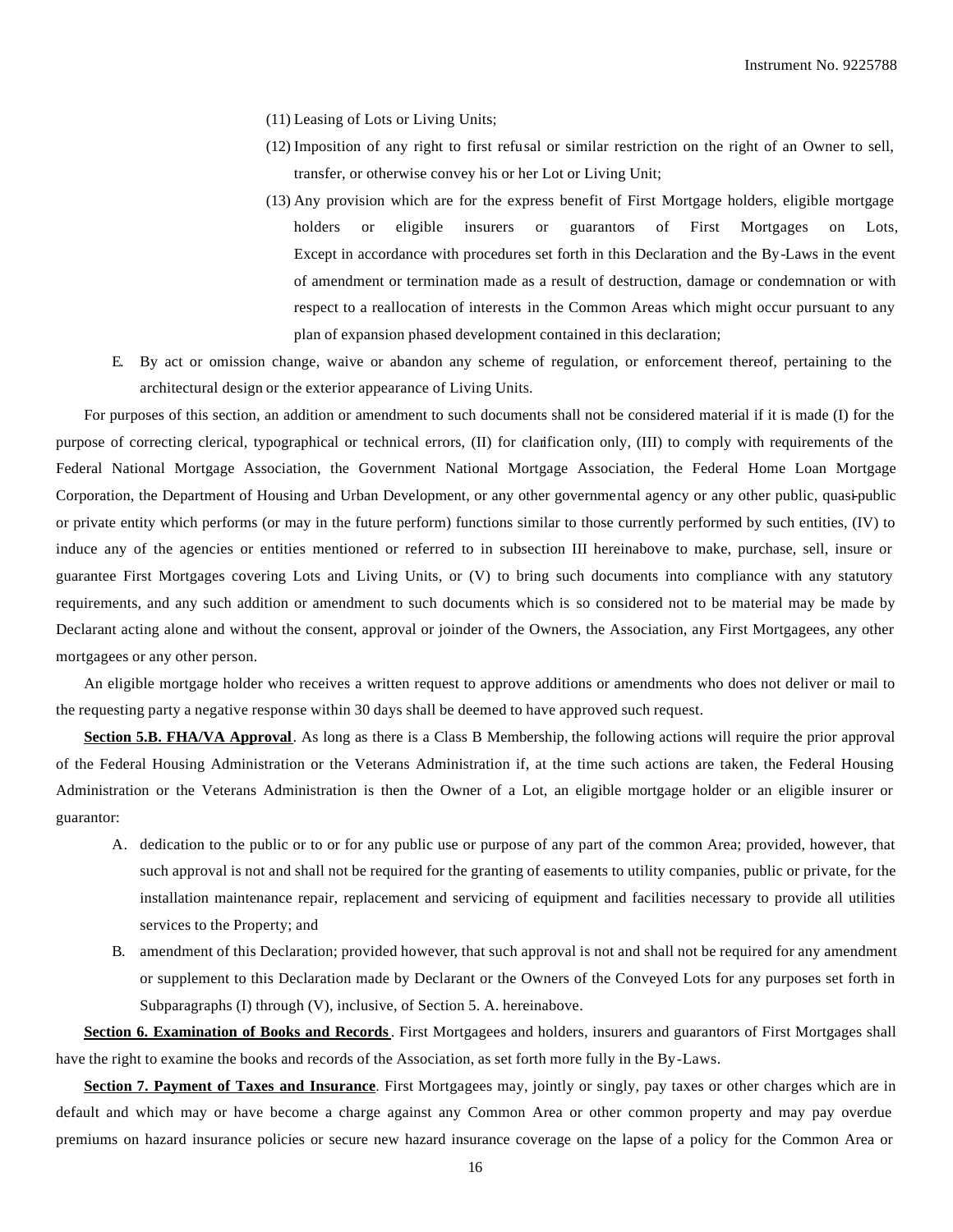other common property, and First Mortgagees making such payments shall be owed immediate reimbursement therefore from the Association.

**Section 8. Designation of Representative**. Any holder of a First Mortgage on a Lot or Living Unit may designate a representative to attend meetings of members, but no such representative shall have any voting privileges unless such voting privileges have been granted to the holder of such First Mortgage by the Owner of the Lot involved.

**Section 9. Distribution of Insurance Proceeds and Condemnation Awards**. No provision of this Declaration or the By-Laws shall be construed as giving to the Owner or to any other party priority over any rights of First Mortgages in case of a distribution to Owners of insurance proceeds or condemnation awards for losses to or a taking of Common Area or other common property.

## **ARTICLE XI**

#### **INSURANCE**

**Section 1. Maintenance of Insurance**. Commencing not later than the time of the first conveyance of a Lot to an Owner other than Declarant, the Association shall maintain, to the extent reasonably available, the following insurance, all of which shall be issued by insurance carriers meeting at least the min imum requirements of, and shall otherwise comply with the requirements of, the agencies and entities mentioned or referred to herein, to-wit:

- A. Master or blanket type of policy of fire insurance with extended coverage endorsement (including vandalism, sprinkler leakage (if appropriate), debris removal, cost of demolition, malicious mischief, windstorm and water damage) insuring the Common Area (including all of the fixtures installed therein). Said policy shall afford, as a minimum, protection against the following:
	- (1) Loss or damage by fire and other perils normally covered by the standard extended coverage endorsement;
	- (2) All other perils which are customarily covered with respect to projects similar in construction, location and use, including all perils normally covered by the standard "all risk" endorsement, where such is available. The name of the insured under such policies must be set forth therein substantially as follows:

"The Villages at Pebblebrook Homeowners Association, Inc. for the use and benefit of the individual Owners".

The policies may also be issued in the name of an authorized representative of the association, including any Insurance Trustee with whom the Association has entered into an Insurance Trust Agreement, or any successor to such trustee, for the use and benefit of the individual Owners. Loss payable shall be in favor of the Association (or Insurance Trustee), as a trustee for each Owner and each such Owner's First Mortgagee. Each Owner and each such Owner's First Mortgagee, if any, shall be beneficiaries of the policy with respect to the Common Area equally with each other Lot. Policies must provide for the recognition of any Insurance Trust agreement.

If reasonably available, such policies shall include:

- (1) Agreed Amount Endorsement (or like endorsement);
- (2) Inflation guard Endorsement;
- (3) Construction Code Endorsements (such as a Demolition Cost Endorsement, a Contingent Liability from Operation of Building Laws Endorsement and an Increased Cost of Construction Endorsement) if the project is subject to a construction code provision which would become operative and require changes to undamaged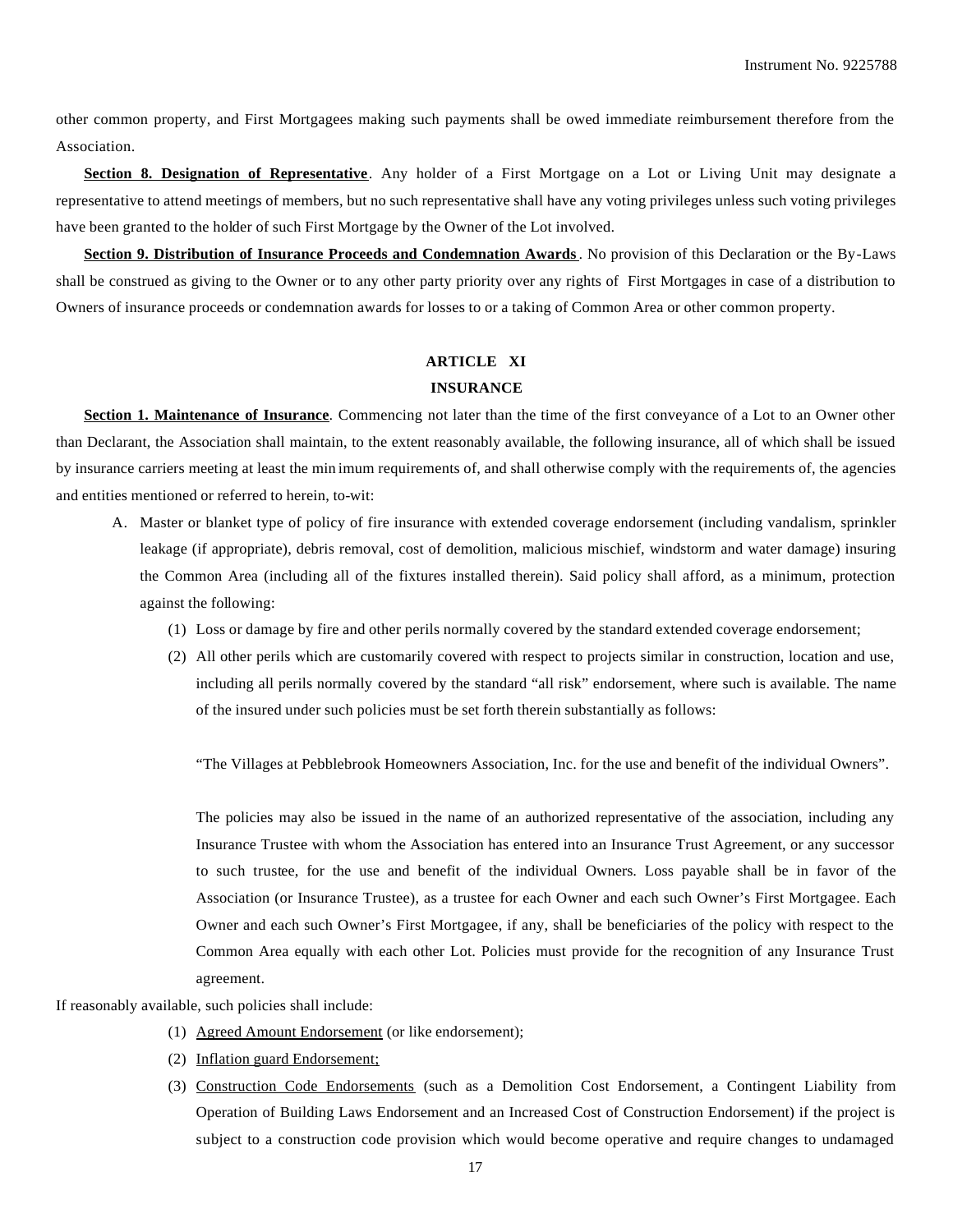portions of the improvements, thereby imposing significant costs in the event of partial destruction of the project by an insured peril;

- (4) Steam Boiler Coverage (if applicable) for loss or damage resulting from steam boiler equipment accidents in an amount not less than \$50,000 per accident per location; and
- (5) All such policies must provide for the following: recognition of any Insurance Trust Agreement; a waiver of the right of subrogation against Owners individually; that the insurance is not prejudiced by any act of neglect of individual Owners which is not in the control of such Owners collectively; and that the policy is primary in the event the Owner has other insurance covering the same loss.
- B. Workmen's compensation, occupational disease and like insurance (if the Association has eligible employees);
- C. Comprehensive public liability insurance in such amounts and with such coverage as the Board of Directors shall from time to time determine, but at least:
	- (3) covering events occurring anywhere on the Common Area (and public and private ways) or arising out of or in connection with the use, ownership or maintenance of the Common Area;
	- (4) covering without limitation, legal liability of the insureds for property damage, bodily injuries and deaths of persons in connection with the operation, maintenance or use of the Common Area, and legal liability arising out of lawsuits related to employment to contracts of the Association, and such other coverages as are customarily covered with respect to projects similar in construction, location, and use;
	- (5) insuring each officer and member of the Board of Directors, the managing agent and each Owner and with cross liability endorsement to cover liabilities to the Owners as a group to an Owner and with a "Severability of Interest Endorsement" which would preclude the insurer from denying the claim of an Owner for the negligent act of another Owner, occupant or the association; and
	- (6) in amounts generally required by private institutional mortgage investors for projects similar in construction, location and use. (However, such coverage shall be for at least \$1,000,000 for bodily injury, including deaths of persons and property damage arising out of a single occurrence.)
- D. Such other insurance as the Board of Directors may determine.
- E. All such policies must provide that they may not be cancelled or substantially modified by any party without at least 10 days' prior written notice to the Association and to each holder of a First Mortgage which is listed as a scheduled holder of a First Mortgage in the insurance policy.

**Section 2. Owner's Individual Policies**. Each Owner should carry, and shall be responsible for carrying, insurance for his own benefit insuring his personal liability, his Lot, his Living Unit, and other personal property, and fixtures, furniture, furnishings, and other personal property, and fixtures and other property supplied or installed by him or a previous Owner or tenant.

**Section 3. Insurance Trustee**. Notwithstanding any of the foregoing provisions and requirements relating to property or liability insurance, there may be names as an insured, on behalf of the Association, the Association's authorized representative, including any trustee with whom the Association may enter into any Insurance Trust Agreement or any successor to such trustee (each of whom shall be referred to herein as the "Insurance Trustee"), who shall have exclusive authority to negotiate losses under any policy providing such property of liability insurance. Any Insurance Trustee must be a corporation or association organized or authorized to do business under the laws of the State of Indiana, and authorized and permitted by its charter documents and by state law to conduct a trust business.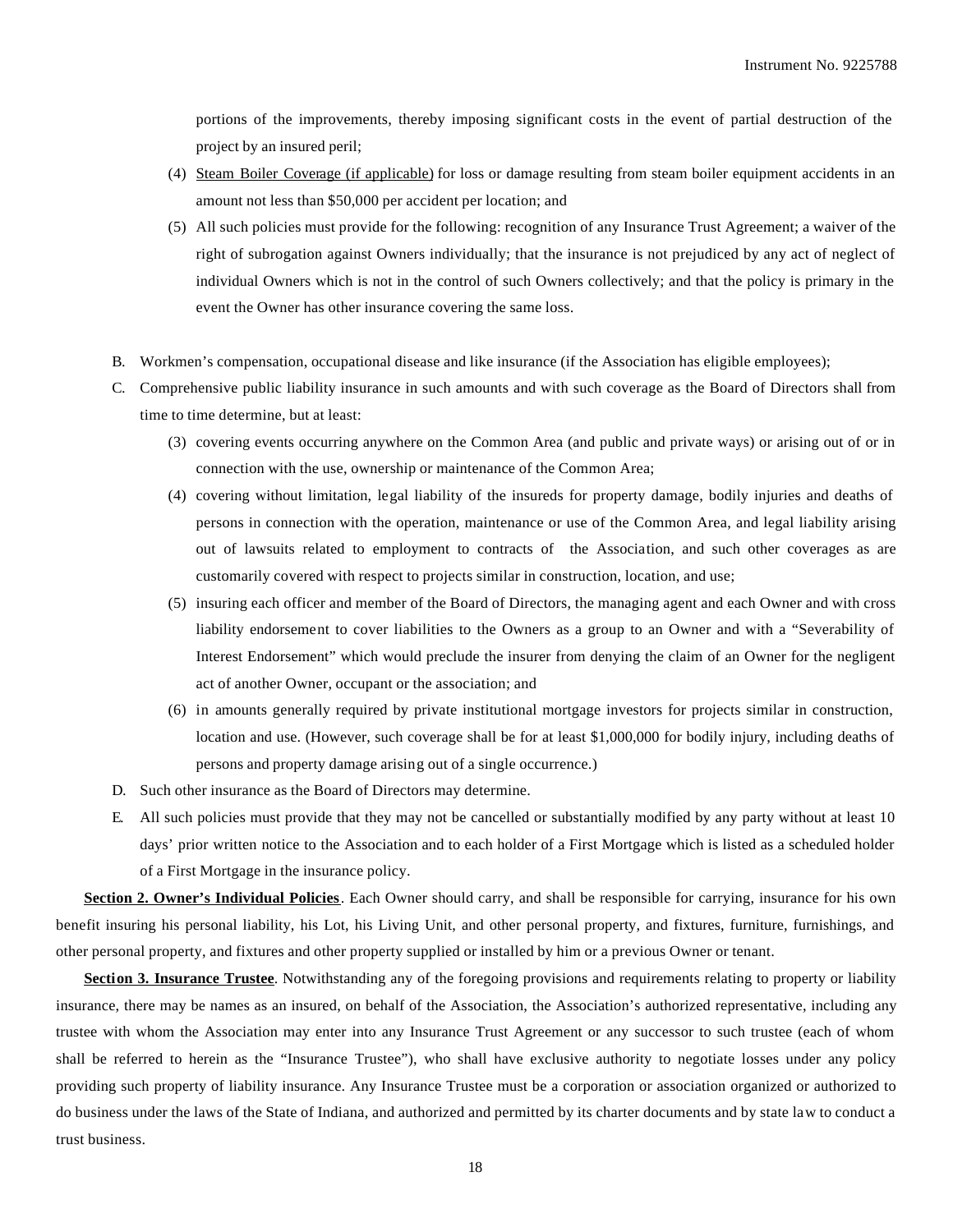**Section 4. Insurance Premiums**. Insurance premiums for any blanket property insurance coverage, and other insurance coverage purchased by the Association, shall be common expense to be paid by assessments levied by the Association, and such assessments shall be held in a separate escrow account of the Association and used solely for the payment of the blanket property insurance premiums and other insurance premiums as such premiums become due.

# **ARTICLE XII**

## **EMINENT DOMAIN**

**Section 1.** The Association shall represent the Owners in any condemnation proceedings and in any negotiations, settlements and agreements with the condemning authority for acquisition of the common area, or part thereof, and by acceptance of a deed for his, her or its Lot, each Owner appoints the Association as such' Owner's agent and attorney-in-fact for such purposes. In the event of a taking or acquisition of part or all of the Common Area by a condemning authority, the award or proceeds of settlement shall be payable to the Association, or other trustee (such as a bank or title insurance company appointed as such by the Association), for the use and benefit of the Owners and their Mortgagees as their interests may appear.

**Section 2. Reconstruction**. In the event of a partial taking of the Common Area (or conveyance in lieu thereof) the Association shall promptly cause the remaining portion of the Common Area to be restored functionally and aesthetically to reasonably the same conditions as before the taking, using so much of the proceeds of such taking for such purposes as shall be reasonably necessary. In the event of a total taking of the Common Area (or conveyance in lieu thereof), and the project is terminated by the election hereinabove required, the proceeds shall be allocated equally among each Lot, payable jointly to the Owners and mortgage holders thereof.

# **ARTICLE XIII**

#### **GENERAL PROVISIONS**

**Section 1. Enforcement**. Enforcement of these covenants and restrictions and of the provisions contained in the Articles of Incorporation and By-Laws of the Association may be by any proceeding at law or inequity instituted by the Association or by any Owner against any person (including the Association) violating or attempting to violate any covenant or restriction, either to restrain violation, to compel compliance, or to recover damages, and against the land, to enforce any lien created by these covenants, and failure by the Association or by any Owner to enforce any covenant or restriction herein contained shall in no event be deemed a waiver of the right to do so thereafter. Attorneys' fees and costs of any such actions to restrain violation or to recover damages as determined by the court shall be assessable against and payable by any persons violating the terms contained herein.

**Section 2. Mergers**. Upon a merger or consolidation of the Association with another corporation as provided in its Articles and By-Laws, its properties, rights and obligations may, by operation of the law, be transferred to another surviving or consolidated association or corporation, or, alternatively, the properties, rights and obligations of another corporation may, by operation of law, be added to the properties, rights, and obligations of the Association as a surviving corporation pursuant to a merger. The surviving or consolidated corporation may administer the covenants and restrictions established upon any other properties as one scheme. No such merger or consolidation, however, shall effect any revocation, change or additions to the covenants established by this Declaration within the Property, except as hereinabove provided.

**Section 3. Severability**. Invalidation of any one or more of these covenants or restrictions by legislation, judgment or court order shall in no way affect any other provisions which shall remain in full force and effect.